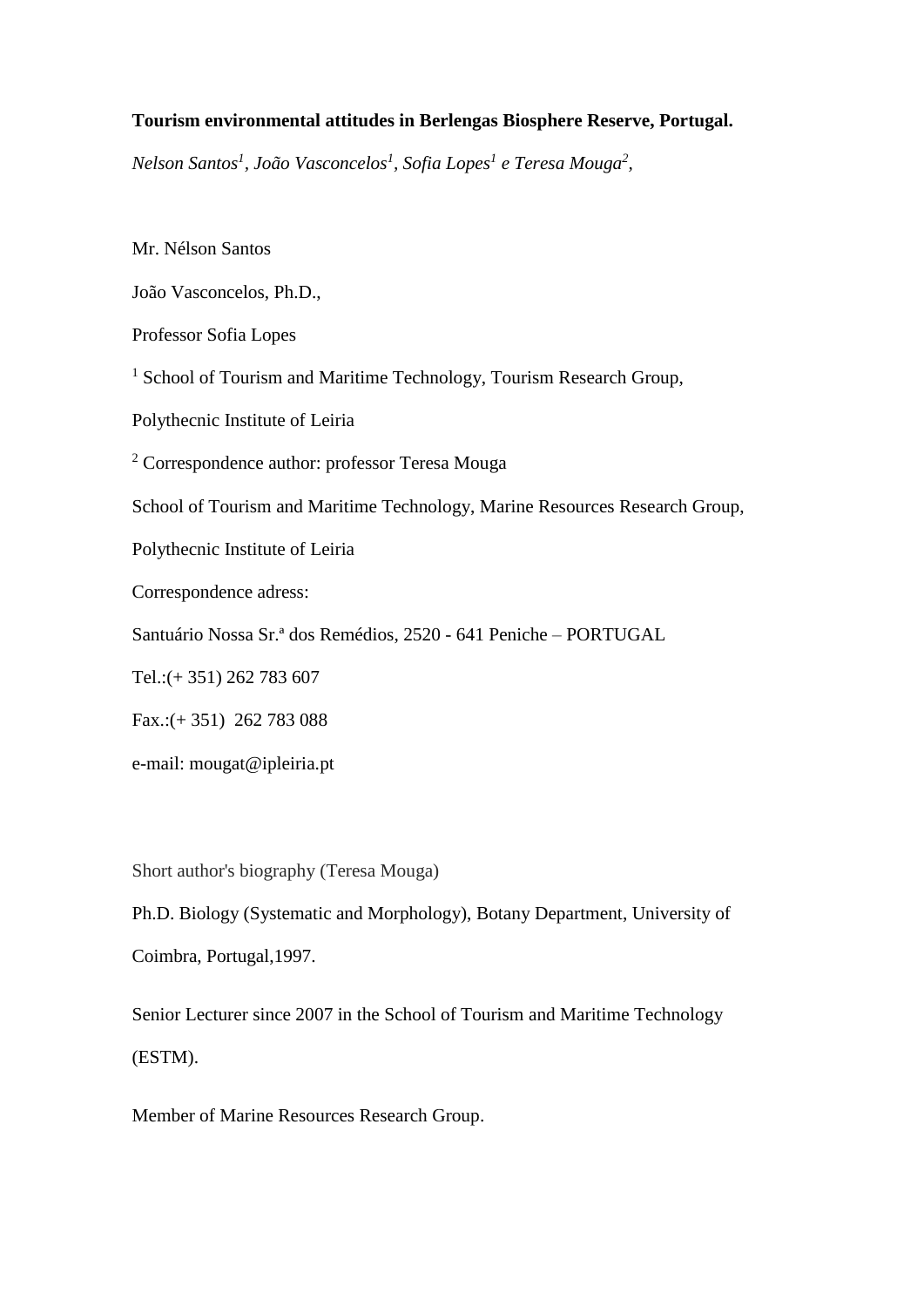Scientific kills; collection and identification of marine seaweeds and higher plants; litoral ecosystems - seaweeds and higher plants ecology; dune ecosystem diagnosis and ecossystem recovery. Sustainability of protected areas.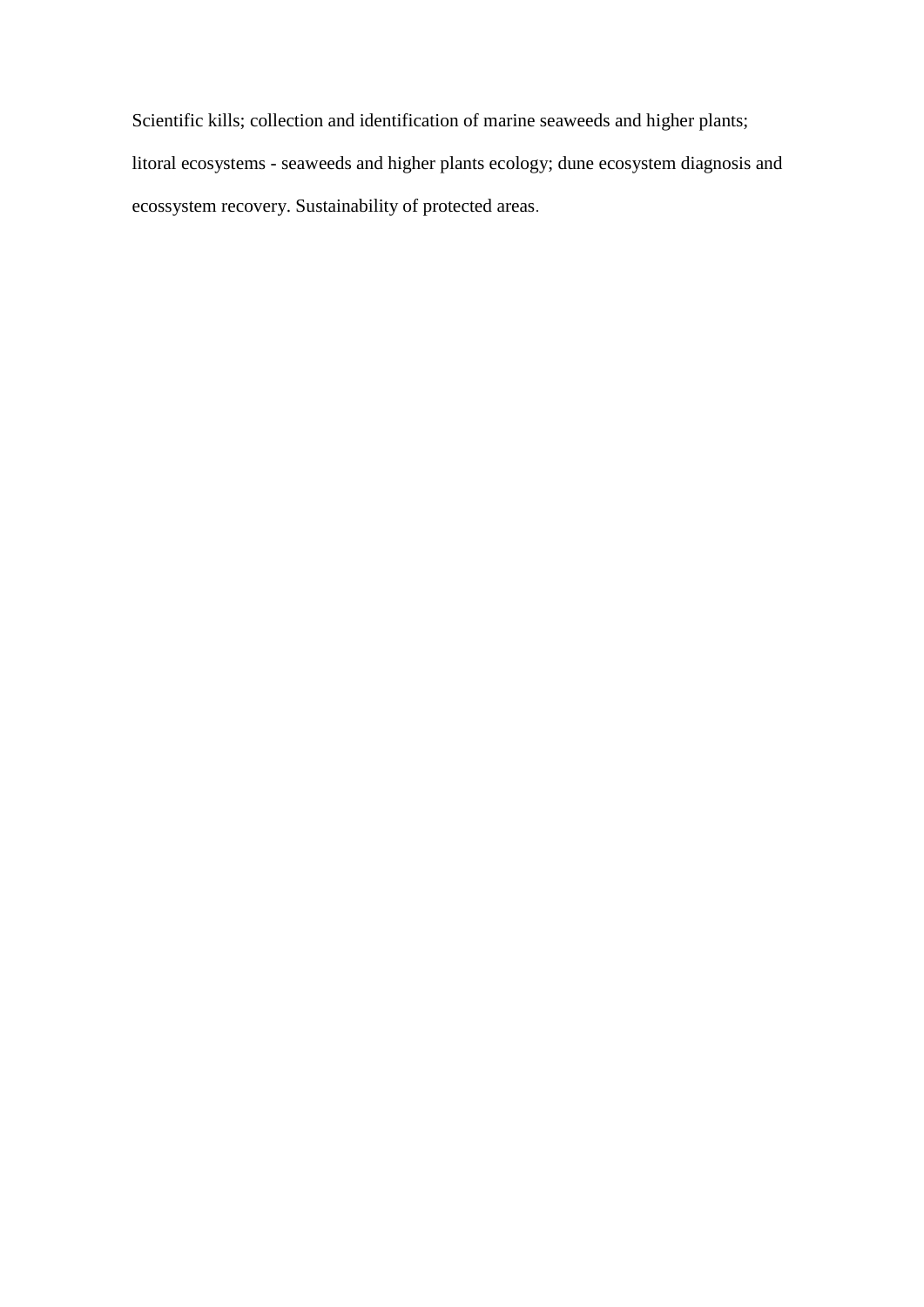### **Abstract**

Berlengas archipelago is located in the Atlantic Ocean, on the Portuguese continental shelf, on the western side of Iberian Peninsula. Berlengas is a marine reserve since 1981, a marine protected area since 1998 and, in 2011, it was included into the World Network of Biosphere Reserves (WNBR).

As Berlengas is a relatively accessible archipelago from the west coast, it attracts all sorts of visitors during summer period. As a consequence, Berlengas has been facing a stronger demand for tourism activities each year that, in some cases, may conflict with the sustainable tourism principles desired for this kind of natural areas. The afflux of tourists is regulated by the management plan of the protected area, which defines a carrying capacity of 350 people daily but it is believed that this threshold is widely exceeded, by a factor of 2 or 3 during summer months.

The delicate balance between the conservancy and human visitation can be obtained if tourism respects the natural values in Berlengas. Therefore, it is expected that the visitors of a biosphere reserve should demonstrate a high level of environmental concern and pro-ecological attitudes, especially those tourists who chose to visit such a location motivated by Berlengas' worldwide recognized natural resources.

In this work, the pro-ecological behavior and attitudes of tourists visiting Berlengas biosphere reserve are studied. A questionnaire was developed, using the New Ecological Paradigm (NEP) survey, and responded by 309 tourists visiting the islands in July and August 2014. The main results show that only 38% of the visitors are proecological and most have mid-ecological views and 9% of the respondents showed antiecological views.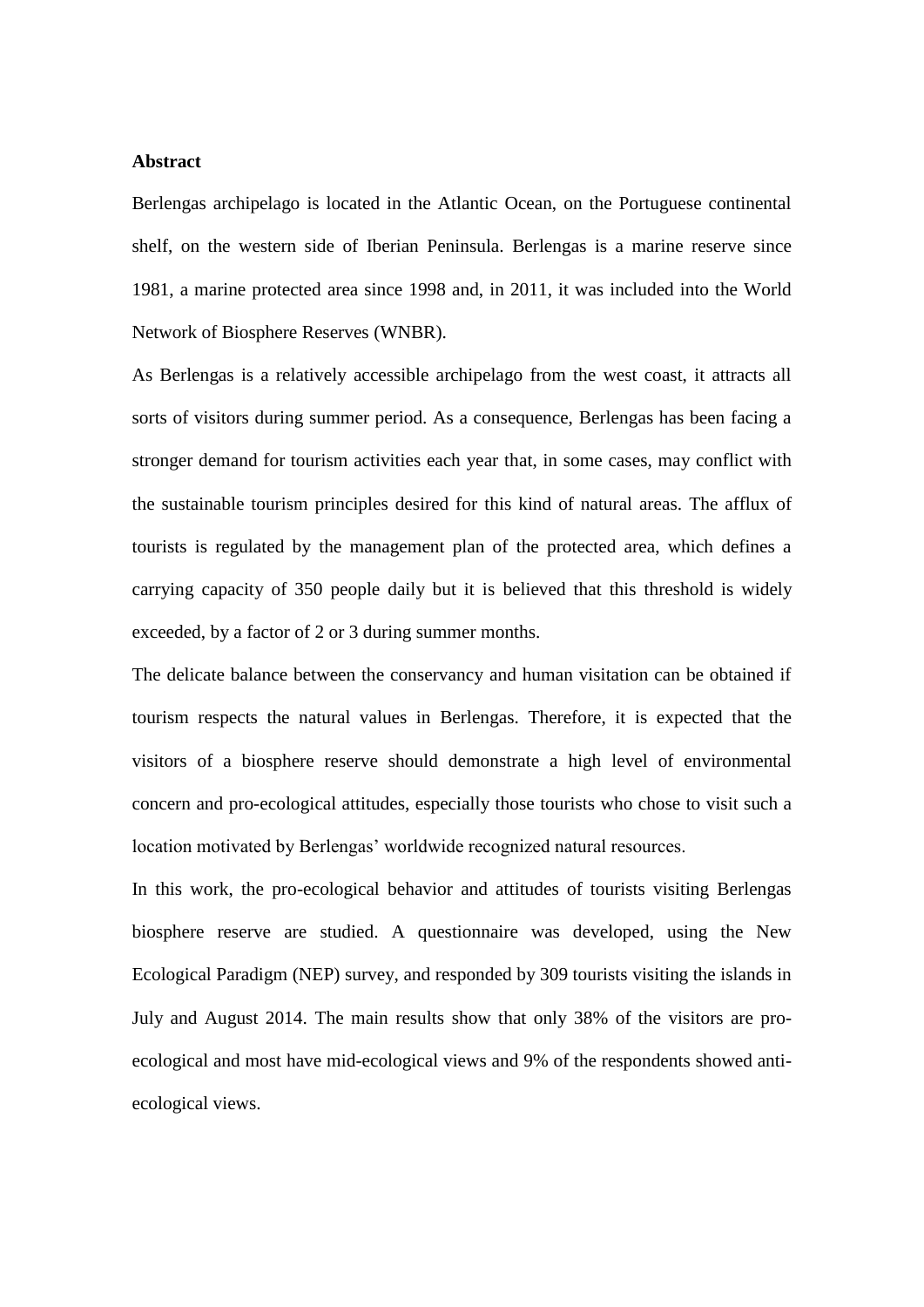These results suggest that a higher level of concern should be considered for the tourism industry in Berlengas, and that increasing the environmental awareness of visitors through education and information programs could contribute to a better environmental experience in this UNESCO Biosphere Reserve.

Keywords: new ecologic paradigm (NEP) scale; Berlengas World Biosphere Reserve; environmental attitudes.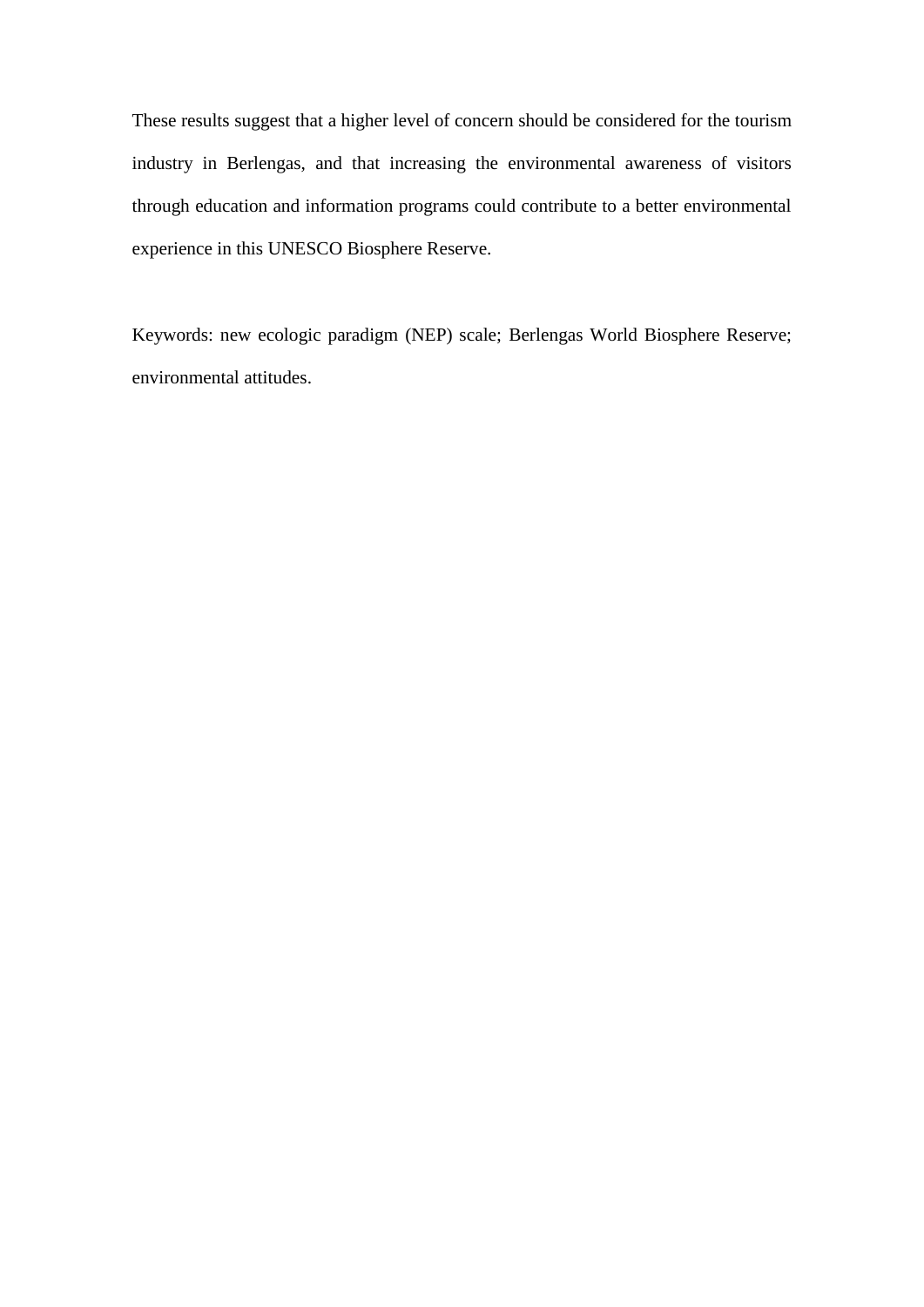## **Introduction**

Humans have for long been using the earth as if their actions have no negative impact and as if it has infinite resources. Although, in the past two or three decades, the important negative impact of humans activities and uses is being increasingly documented and therefore, public awareness seems to be increasing. Consequently, the relationship of humans towards environment appears to be changing into more environmental friendly attitudes.

The more ecological behavior and awareness has been accompanied by the touristic choices of visitors, due to environmental concern regarding tourism impact. The development of ecotourism and other nature-based tourism operations are examples of more sustainable touristic options. Natural sites should provide opportunities to appreciate and enjoy nature and also to develop visitors' knowledge and awareness regarding environmental friendly attitudes and nature conservation (Lee and Moscardo, 2005).

Thus, in the context of nature tourism it is relevant to evaluate the ecological conscientiousness and behavior of such visitors, especially when they travel to natural destinations attracted by their natural features. These visitors may have higher environmental awareness when they experience natural environments and wildlife (Luck, 2003).

In this paper we study the case of Berlengas' Natural Reserve, a Portuguese natural area, recognized as world biosphere reserve by UNESCO, visited by about 40 thousand tourists every year. The main goal of this paper is to evaluate the ecological perspective and attitudes of the Berlengas' visitors, applying a measurement scale that has been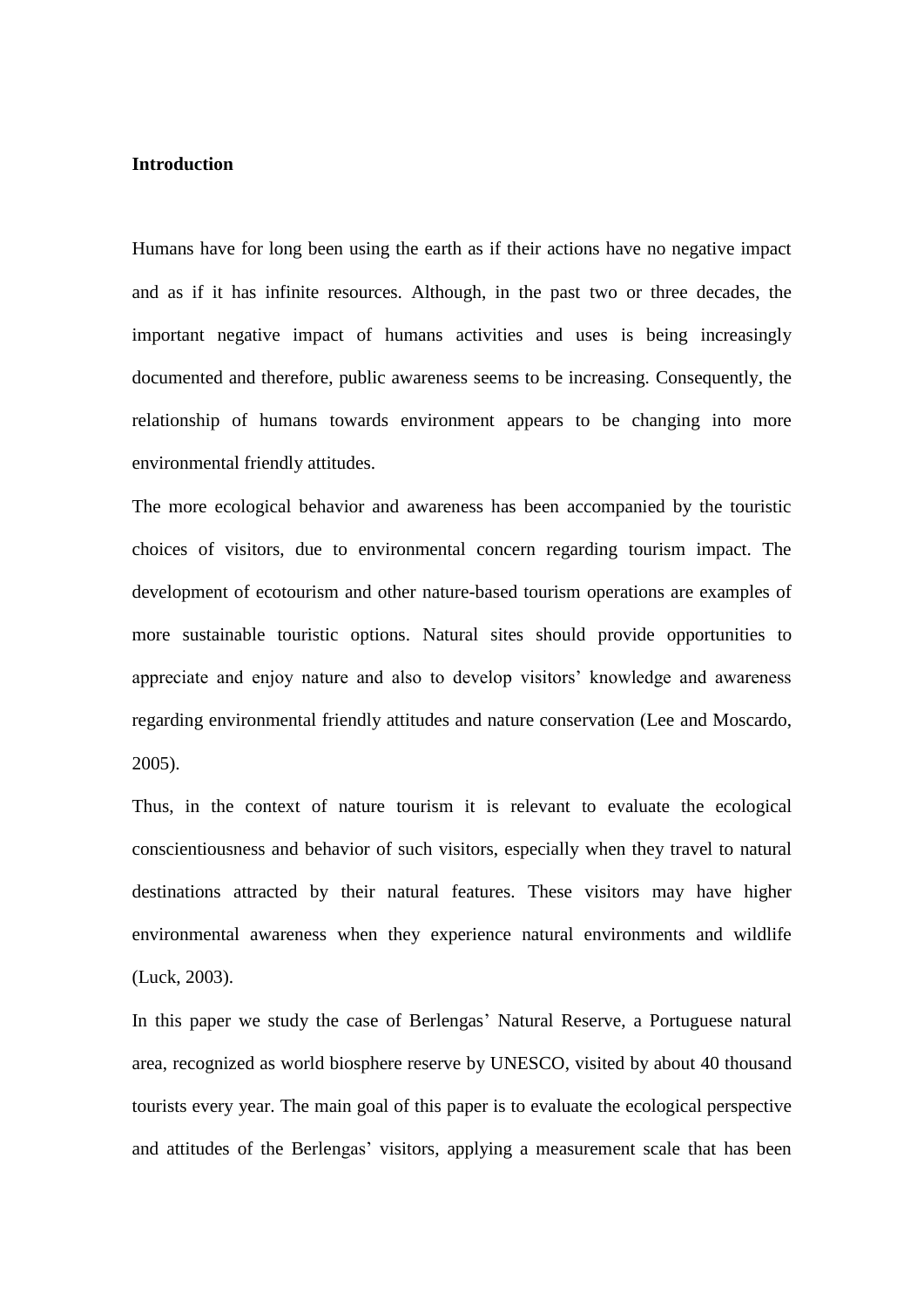already applied and validated in different contexts (Dunlap, et al., 2000) – the New Environmental Paradigm (NEP).

#### *Characterization of the Berlengas Protected Area*

The Berlengas' archipelago comprises three groups of islands - Berlenga Grande Island and adjacent islets and reefs, Estelas Islands and Farilhões Islands – and is located in the Atlantic Ocean. The archipelago has a small land surface with roughly 104 ha, from which 78.8 ha corresponds to the Berlenga Grande, the largest island, and other 3.8 ha corresponding to the islets and reefs around it. The marine area is much larger, with around 9000 ha (figure 1).



Figure 1 - Berlengas archipelago location (adapted from: www.icnf.pt)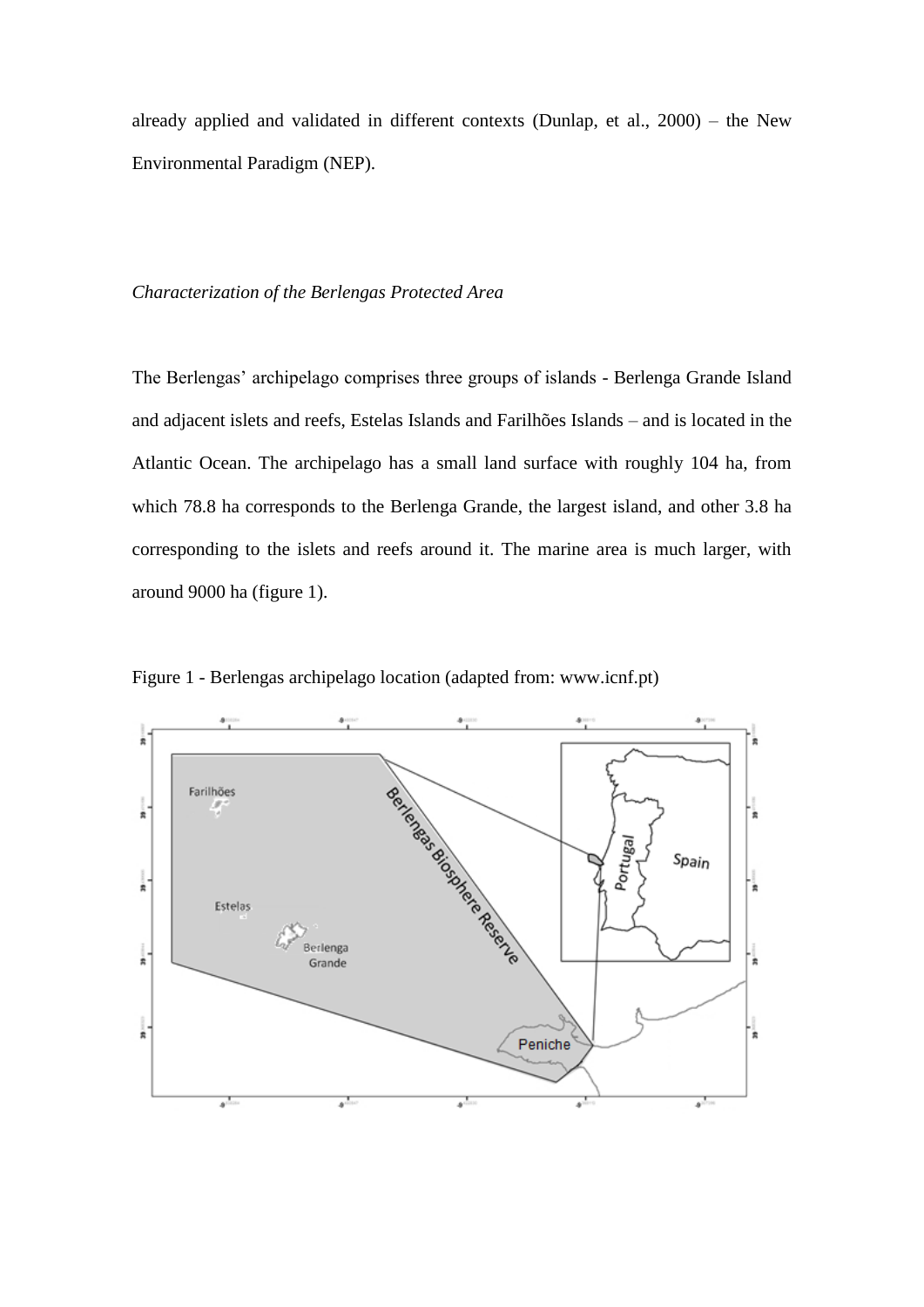The Berlengas archipelago hosts important features, which are relevant either national and internationally. Their occurrence is due to its insular nature, its geological characteristics, its geographical location and climate, along with a low human interference motivated by the small size of the islands and land scarcity. These features contributed to the preservation and to the appearance of new species, such as terrestrial and marine flora and fauna (Amado et al., 2007; Queiroga, et al. 2008).

Regarding the geographical location of the archipelago, it is located in the transition zone between the European and Mediterranean sub regions (Amado et al., 2007, Romão, J.M., 2009). Therefore, global biodiversity is very high, exhibiting both species from colder waters, mainly during autumn and winter, and species from warmer waters, mainly during spring and summer.

Berlengas is also under the influence of the Nazaré Canyon, a submarine canyon of tectonic origin. The canyon has great impact on underwater richness by bringing to the surface large amounts of nutrients that nourish the food chain, allowing the growth of large numbers of pelagic fish.

Important species comprise large number of marine bird species, some of them migratory, such as the guillemot, petrel-billed yellow, yellow-legged gull, dark wing gull, tridactyl gull, and many others (Queiroga, et al. 2008), marine invertebrates, including corals, gorgonians, anemones and a special reference to the goose barnacle (*Pollicipes pollicipes*), due to its commercial value. More that seventy species of fish have also been catalogued, including many with commercial value, such as de small pelagic sardine, chub mackerel, Atlantic mackerel, and horse mackerel, which are the most important fish species caught with the seine nets used by the fishing boats from Peniche. Six marine mammal species are also frequently seen in the marine area (Rodrigues, et al., 2008).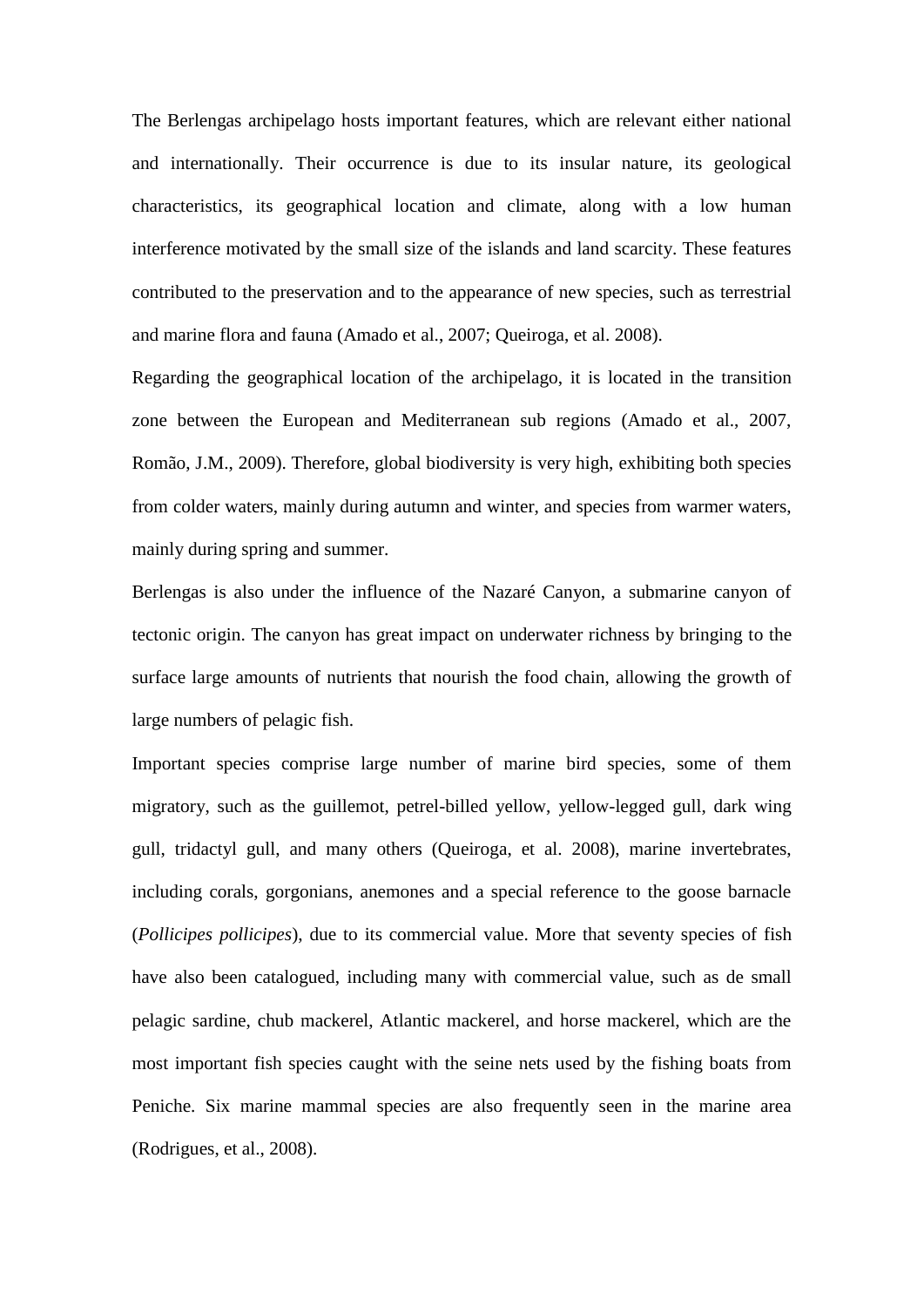Terrestrial endemic plant species are also relevant to biodiversity: *Armeria berlengensis*, *Herniaria lusitanica* subsp. *berlengiana* and *Pulicaria microcephala*. Two of these species – *Armeria* and *Pulicaria* – are registered in Annex II of the Habitats Directive, due to their conservation relevance, and are considered vulnerable (Araújo, S.M, 2012).

Due to its importance to conservation of biodiversity and of habitats, to scientific study and to nature tourism, the archipelago was classified as a Natural Reserve in 1981. In 1998, the area was reclassified as Marine Reserve Area, increasing the marine protected area to its current size (Amado, et al., 2007). In 1997 this area was integrated into the Nature Network 2000 (92/43/EEC), and in 1999 was classified as a Special Protected Area for Wild Birds (79/409/CEE), showing the importance of this area for biodiversity conservation in the European context.

Finally, in 2011, the archipelago was included into the World Network of Biosphere Reserves (WNBR), demonstrating the importance of this natural reserve worldwide (Amado et al., 2007, Queiroga, et al., 2008).

The main economic activities in the archipelago are tourism and fisheries. Commercial fisheries are forbidden within the protected area, but the use of recreational fishing with rod is allowed. An important commercial activity is the catch of goose barnacles, which is licensed, subjected to annual quotas and regularly surveyed. This activity greatly contributes to the income of local economy, due to the high commercial value of this population of barnacles.

*Tourism in Berlengas' Natural Reserve*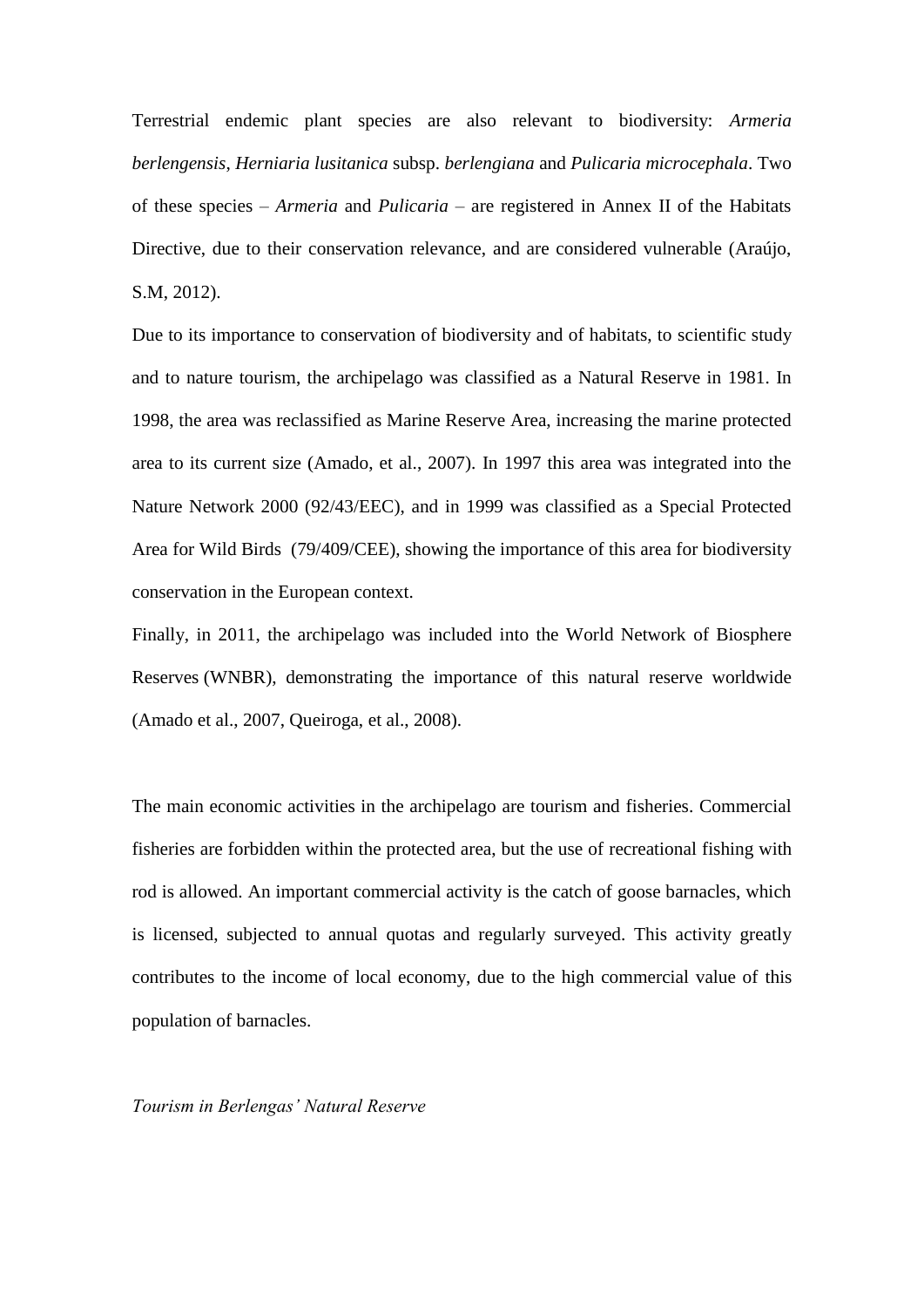Every year, around 40 thousand tourists visit the main island, during the hotter period (May to September), although there is a tendency of increase of the number of tourists visiting the area. The afflux of tourists is regulated by the management plan of the protected area, which defines a carrying capacity of 350 people daily (Amado et al., 2007), but recent empirical data revealed that this carrying capacity is widely exceeded every day during the months of July and August, by a factor of 2 or 3. The main touristic activities are sea and sun, swimming, diving, snorkeling, fishing, sailing, boat trips, walking tours, and nature contemplation. There are more than 20 licensed tourist operators to implement such activities. The island also has one restaurant, one market, and around 200 accommodations provided by a camping and two lodges. All these activities and facilities also significantly contribute to the income of the local economy.

The establishment of the natural reserve determined the definition of boundaries for the different activities, regarding the main natural values and traditional uses, as well as the definition of a management plan, trying to compromise between conservational issues and social needs. One of the actions taken was the definition of horizontal zoning, which resulted in different land uses and forbidding the access of tourists within core protected areas and surrounding landscapes, namely geological features, seabird nesting areas and cliff vegetation, protecting them from potential external damage. Management plan also addresses the need to control seagulls and invasive plant speciesm and other issues such as education and public awareness (Amado et al., 2007; Queiroga et al. 2008).

As Berlengas is such an important protected area, it is expected that the tourists should demonstrate a high level of environmental concern and pro-ecological attitudes, especially those tourists who chose to visit such a location motivated by Berlengas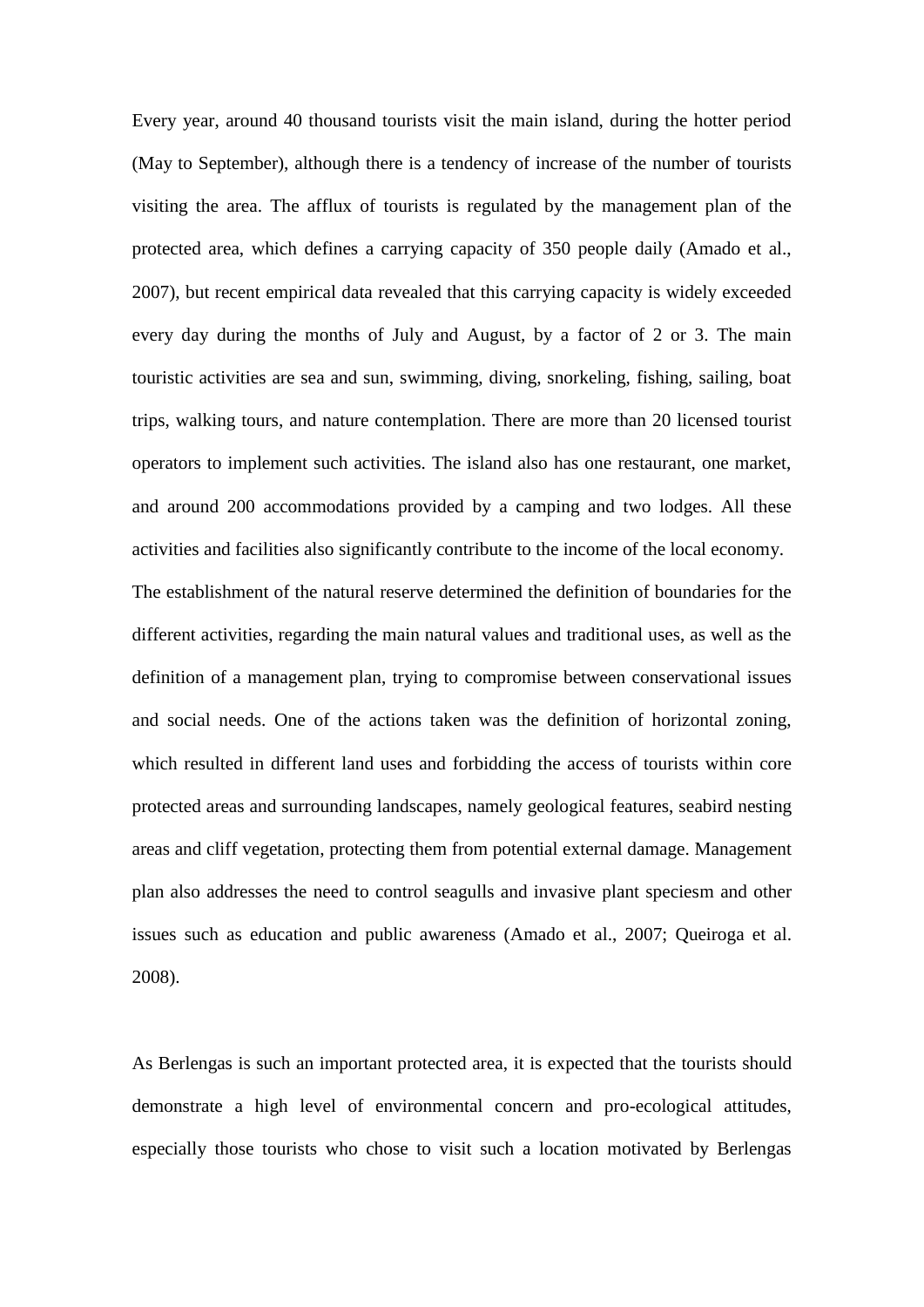worldwide recognized natural resources. Yet, the exceeding number of tourists and some of the activities regularly developed have negative impact on the marine resources and natural values, pressuring the environment and biodiversity, therefore endangering the quality of protected area.

### *Environmental attitudes*

Several approached have been developed in the past decades to study environmental behavior in different contexts. One of such approaches is the New Environmental Paradigm (NEP), proposed by Dunlap and Van Liere (1978).

An environmental social paradigm can be used to describe the new way of thinking about how humans approach, nowadays, their activity after they have considered the impact on production efficiency, economic validity, social responsibility and environmental compatibility (Kostova et al., 2011).

In this context, the New Environmental Paradigm was impelled by a growing interest in public attitudes towards the environment (Luzar, et al., 1995). The NEP assumes that (Catton, W.R., Jr., Dunlap, R.E., 1978):

- 1. "Human beings are but one species among the many that are interdependently involved in the biotic communities that shape our social life;
- 2. Indicates linkages of cause and effect and feedback in the web of nature produce many unintended consequences from purposive human actions;
- 3. The world is finite, so there are potent physical and biological limits constraining economic growth, social progress, and other societal phenomena."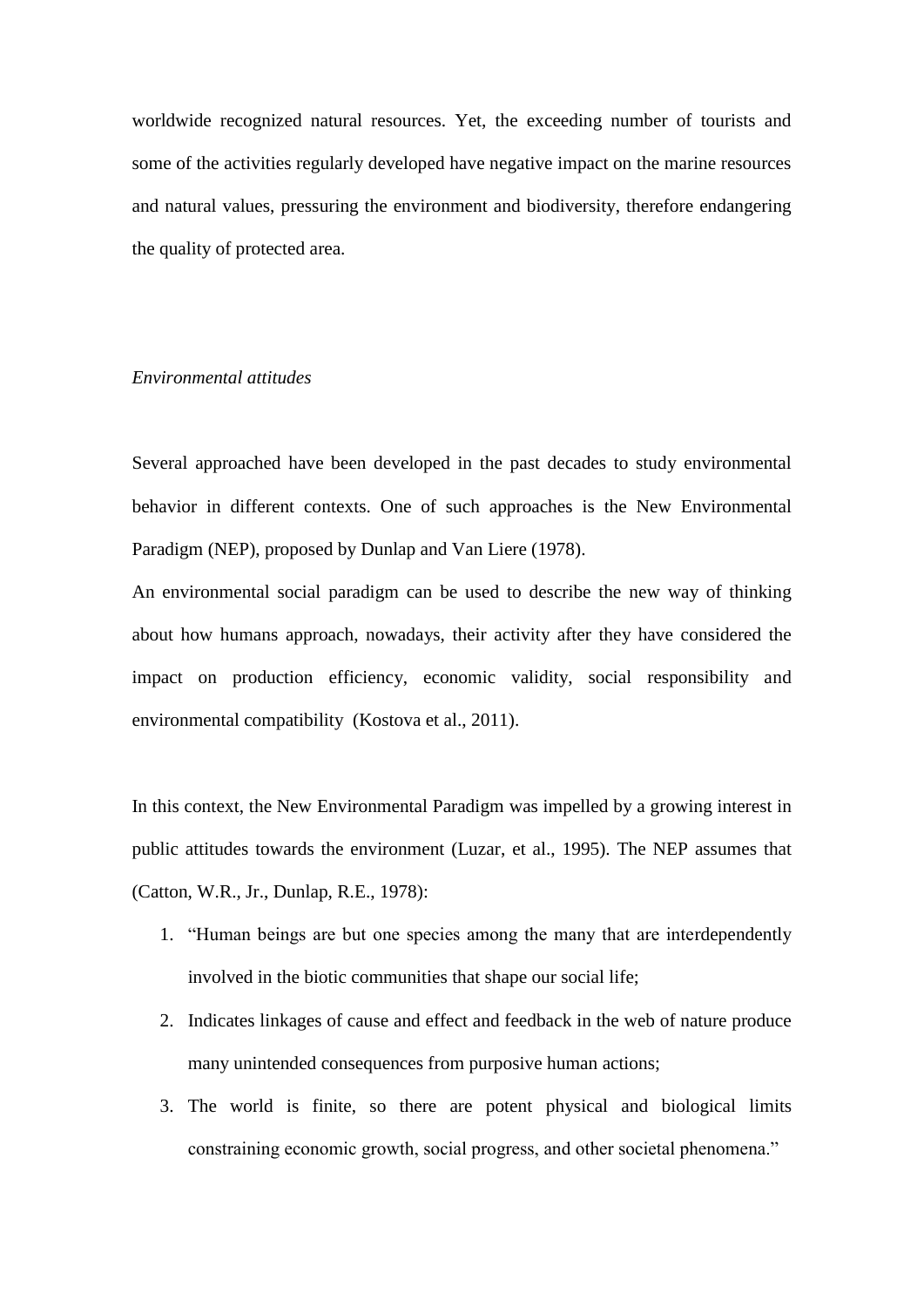Hence, NEP recognizes the detrimental effect of human-influenced interactions with their surrounding natural landscape. It is opposite to Dominant Social Paradigm (DSP) which favors economic growth, scientific development, competition, free market economy, care for the present population without thinking about the future, exploiting the grow-or-die principle, combining financial and political resources and enduring risks (Kostova et al., 2011).

Both DSP and NEP represent the vast majority of people within the world. Although the increasing concern for the environment seems to be experiencing a shifting the world beliefs from the anthropocentric (DSP) to the ecocentric (NEP) (Luck, 2003), more than three decades of their existence accompanied by research and discussions have not brought the two views to a consensus on the proper route to take in order to resolve environmental issues (Kostova et al., 2011).

### *New Environmental paradigm scale*

Studies and explanations of human-environment relationships on different levels – individual, group, societal, political, economic, organizational, etc., are of great value for the development of a scale to measure environmental concern of people (Beck & Grande, 2010; Kostova et al., 2011). This scale is being used for more than 30 years and is well recognized by psychologies, political scientists, sociologies and geographers. Despite some criticism, the NEP is the most frequently used measure of environmental concern and is generally acknowledged as a reliable multiple-item scale for environmental attitudes (Dunlap, 2008; Filby, 2015; Kostova et al., 2011; Lee & Moscardo, 2005, Luck, 2003; Ogunbode, 2013). The New Ecological Paradigm scale is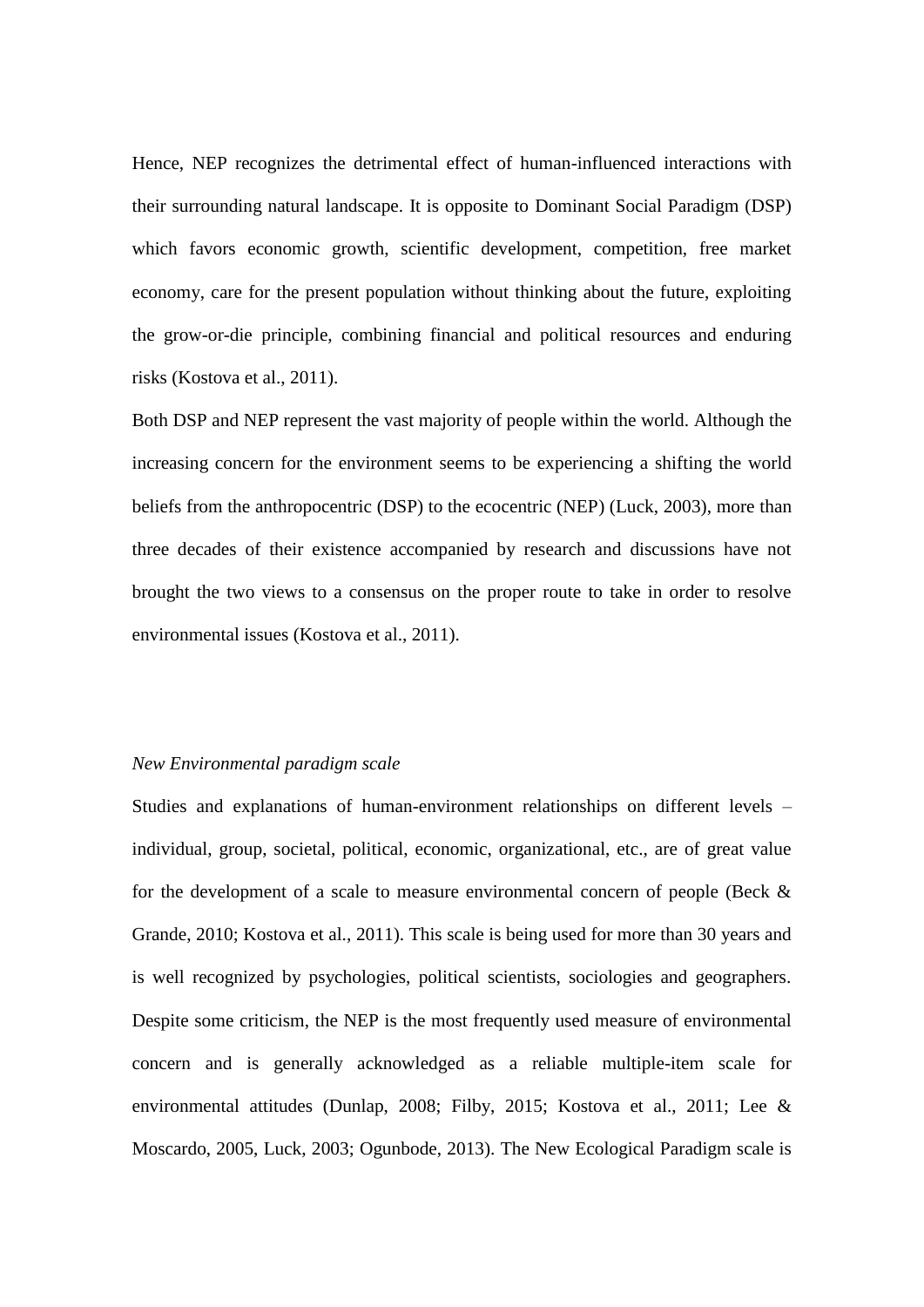a measure of endorsement of a "pro-ecological" world view. It is used extensively in environmental education, outdoor recreation, tourism, and other domains (Dunlap et al., 2000; Lee & Moscardo, 2005).

The first version of NEP (1978) is a 12 items scale, focused on water pollution, loss of aesthetic value and resource conservation. It took into account the fact that the environmental impact of local activities had global effects on the planet. The revised second version of NEP – New Ecological Paradigm Scale (Dunlap et al., 2000) is a 15 items scale and focuses on pollution hazardous wastes, ozone depletion, deforestation, loss of biodiversity, climate changes on a global level (Stern et al., 1992). It is composed of three distinct dimensions: balance of nature, limits to growth and human dominance of nature, and can be used as a single scale or as multidimensional measure. This second version is composed of five distinct dimensions, as mentioned in table 1.

Table.1 - Analyzes of the five hypothesized facets of an ecological worldview (Dunlap et al., 2000)

| The five hypothesized facets of an ecological worldview |                                                                                          |  |  |  |  |  |  |  |
|---------------------------------------------------------|------------------------------------------------------------------------------------------|--|--|--|--|--|--|--|
| The reality of limits to growth                         | The fragility of nature's balance                                                        |  |  |  |  |  |  |  |
| NEP.1 We are approaching the limit of the               | NEP.3 When humans interfere with nature it                                               |  |  |  |  |  |  |  |
| number of people the earth can support.                 | often produces disastrous consequences.                                                  |  |  |  |  |  |  |  |
|                                                         | NEP.6 The earth has plenty of natural NEP.8 The balance of nature is strong enough to    |  |  |  |  |  |  |  |
|                                                         | resources if we just learn how to develop cope with the impacts of modern industrial     |  |  |  |  |  |  |  |
| them.                                                   | nations.                                                                                 |  |  |  |  |  |  |  |
|                                                         | NEP.11. The earth is like a spaceship with NEP.13 The balance of nature is very delicate |  |  |  |  |  |  |  |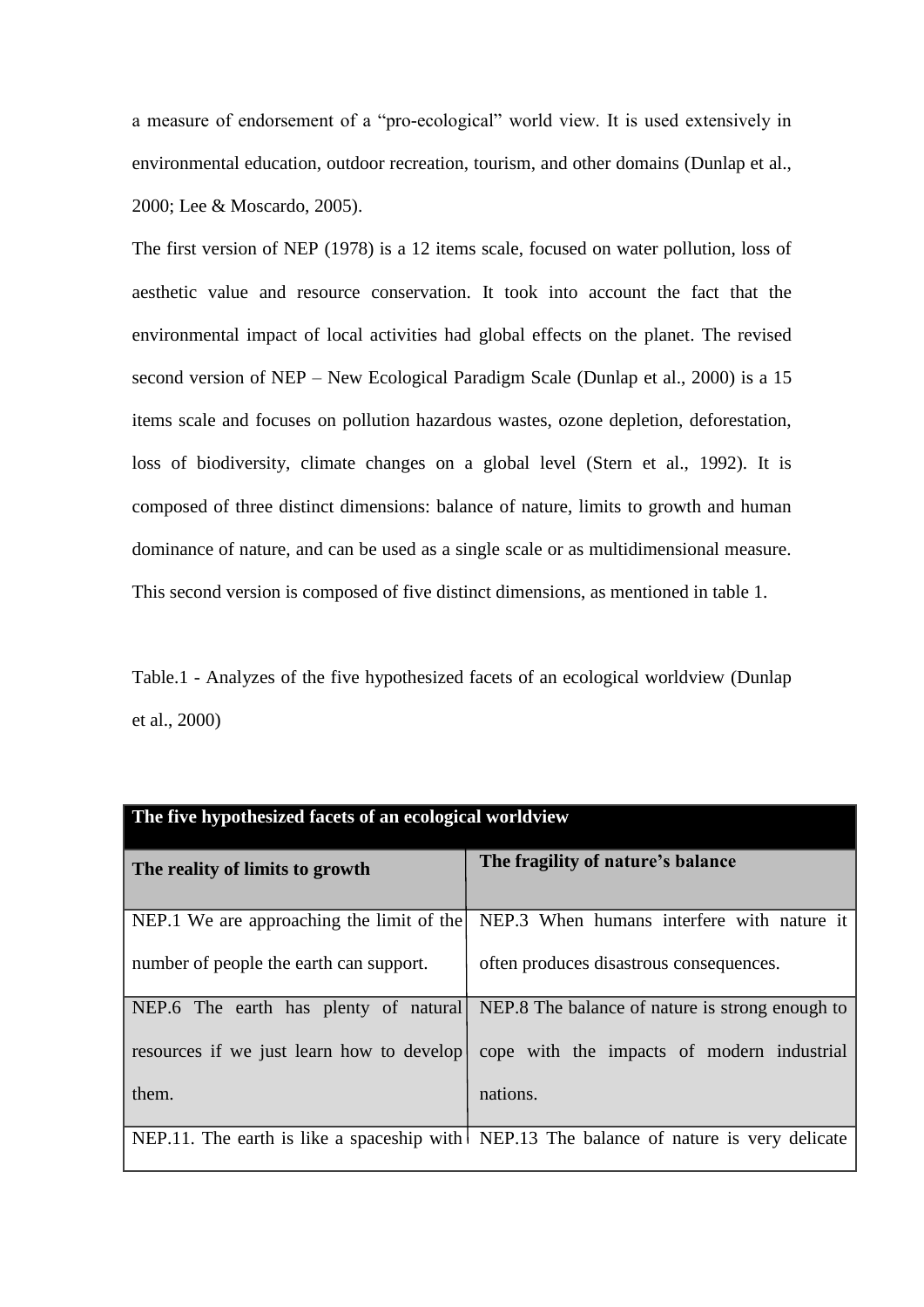| very limited room and resources.                                                        | and easily upset.                                                                             |
|-----------------------------------------------------------------------------------------|-----------------------------------------------------------------------------------------------|
| Antianthropocentrism                                                                    | <b>Rejection of exemptionalism</b>                                                            |
| NEP.2 Humans have the right to modify the                                               | NEP.4 Human ingenuity will insure that we do                                                  |
| natural environment to suit their needs.                                                | NOT make the earth unlivable.                                                                 |
|                                                                                         | NEP.7 Plants and animals have as much NEP.9 Despite our special abilities humans are          |
| right as humans to exist.                                                               | still subject to the laws of nature.                                                          |
|                                                                                         | NEP.12 Humans were meant to rule over NEP.14 Humans will eventually learn enough              |
| the rest of nature.                                                                     | about how nature works to be able to control it.                                              |
| The possibility of an ecocrisis                                                         |                                                                                               |
| NEP.5 Humans are severely abusing the environment.                                      |                                                                                               |
| NEP.10 The so-called "ecological crisis" facing humankind has been greatly exaggerated. |                                                                                               |
|                                                                                         | NEP.15 If things continue on their present course, we will soon experience a major ecological |
| catastrophe.                                                                            |                                                                                               |

Source: Dunlap et al. (2000).

The statements in white boxes support NEP, therefore matching ecocentrism, that is, focusing basic ideas on human-nature relationships following environmental ethics. The statements in grey boxes support DSP that is, matching anthropocentric beliefs. Hence, in the seven even numbered items (2, 4, 6, 8, 10, 12, 14) disagreement indicates proecological view, while in the eight odd numbered items (1, 3, 5, 7, 9, 11, 13, 15) agreement indicates pro-ecological view (Dunlap, et al., 2000).

# **Methods**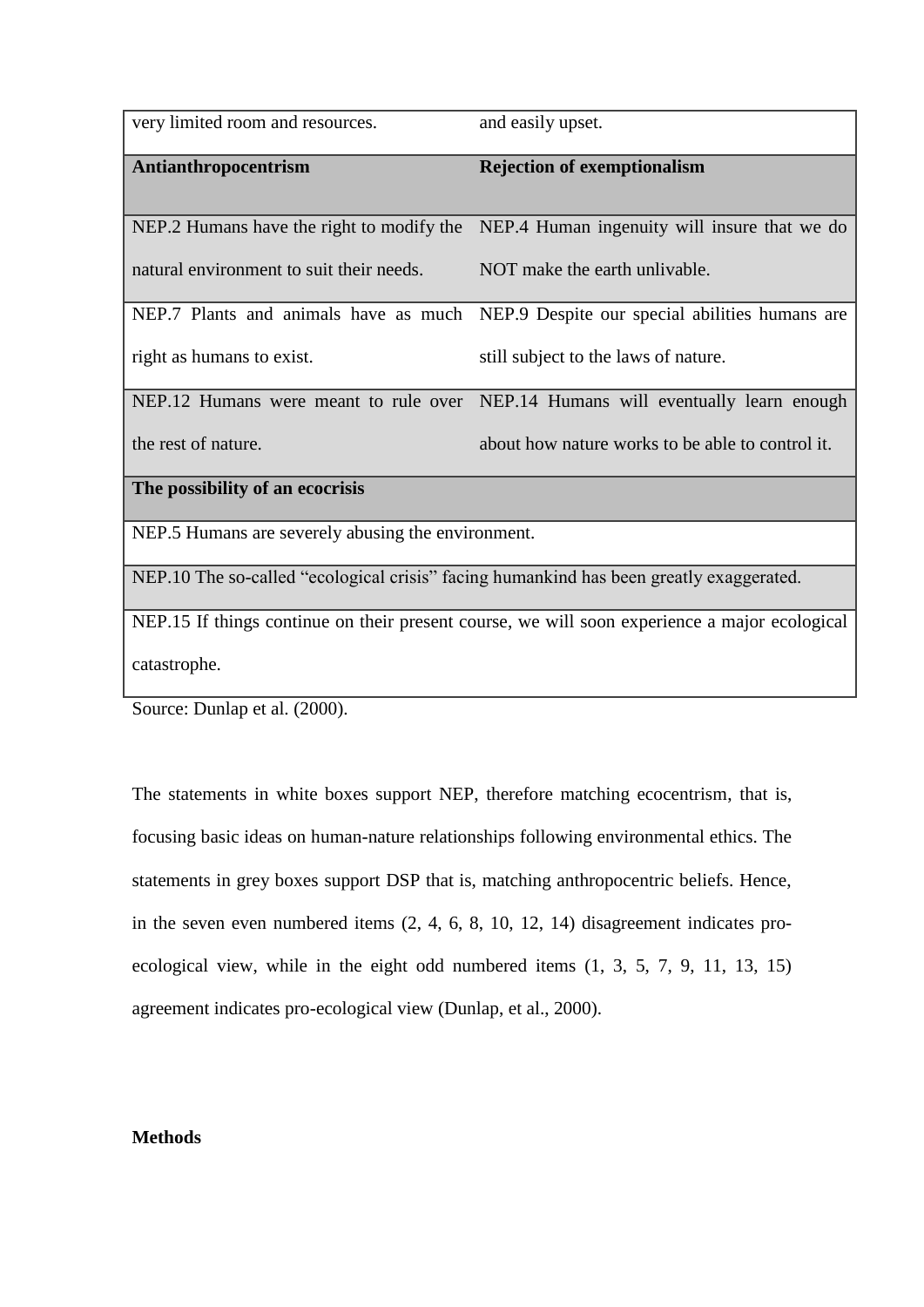#### *Questionnaire, data collection and sample*

In order to measure the ecological awareness of tourists visiting Berlengas, a questionnaire was elaborated, based on the NEP scale described in table 1. The 15 items described in table 1 are expressed in a Likert scale with the statements 1-"strongly disagree"(SD), 2-"mildly disagree" (MD), 3- "unsure" (U), 4- "mildly agree" (MA) and 5- "strongly agree" (SA).

Data were collected from tourists who were going on a trip to Berlengas, during July and August of 2014, and who agreed to collaborate in this study. Participants were requested to collaborate answering the questionnaire just before their boat trip and visit to Berlengas.

The questionnaires were provided in Portuguese, for the Portuguese participants, and in English, for the international visitors.

A total of 309 tourists participated in this study, but only 273 participants completed all the 15 items of the NEP scale and so, when the results on the NEP scale are analyzed globally, only these respondents are considered. 53% of the participants are women, 77% live in Portugal, 62% are not higher education graduates and 80% visited Berlengas with friends and/or family.

### *Statistical methods*

In order to evaluate the global NEP score of each respondent, the scores corresponding to the even numbered NEP items (grey items in table 1) were reordered so that, for all the items, high scores indicate pro-NEP worldview. After this reorientation, in order to assess the reliability of the revised NEP scale for the Berlengas' visitors case, the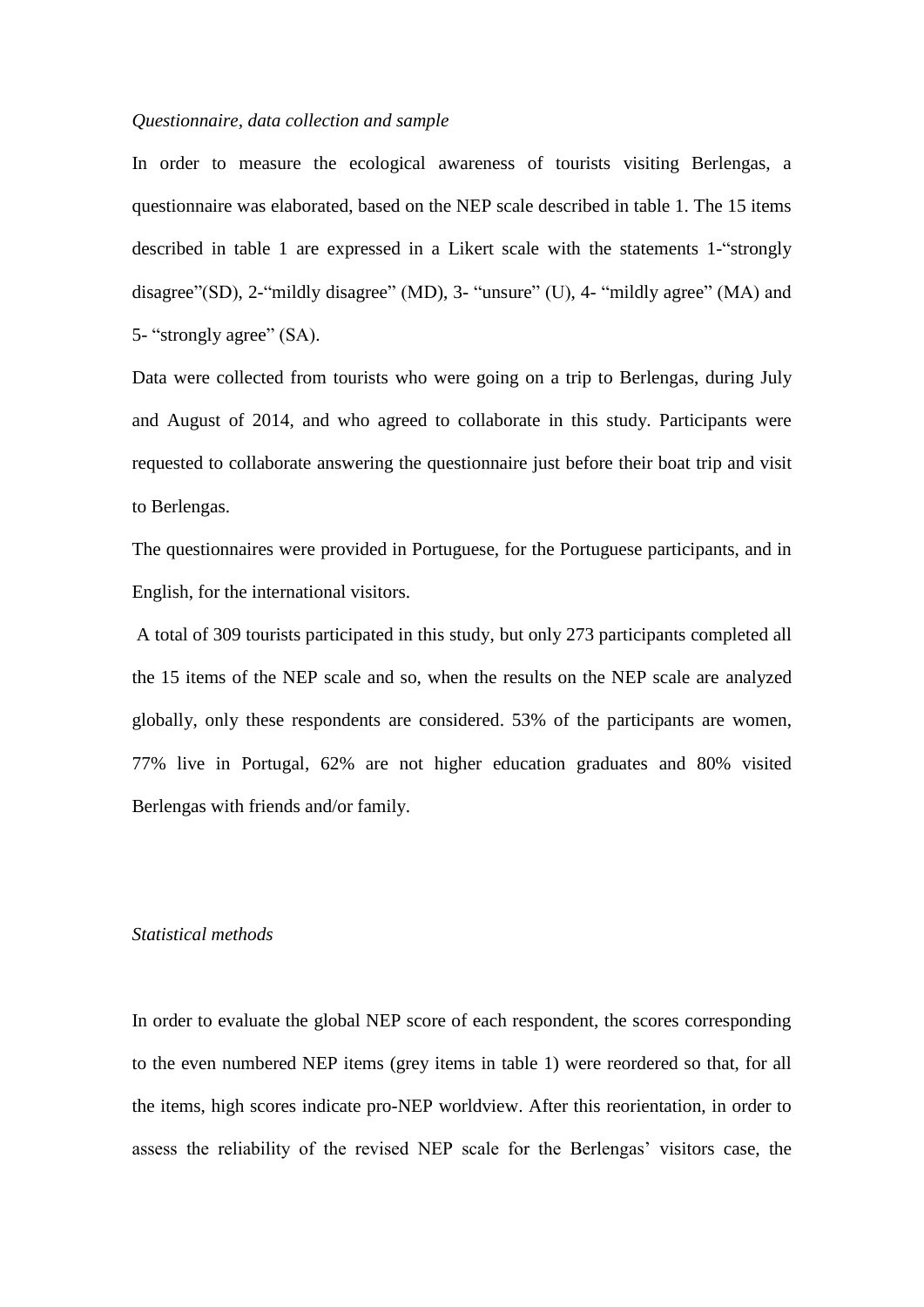Cronbach alpha was determined. This coefficient measures the internal consistency reliability among a group of items combined to form a single scale, reflecting how well the items are measuring the same concept.

The NEP score of each respondent was obtained by operationalizing the answers using the Likert scale, with the same orientation from an "ecological awareness" measurement point of view. The final NEP score of a respondent is the average of the scores for each item. Therefore, it ranges from 1 (all answers 1-"strongly disagree") to a maximum of 5 (all answers 5-"strongly agree"). Based on this score, each respondent is associated to one of three "ecological awareness" categories – pro-ecological, mid-ecological and anti-ecological. The criteria used to associate a score to a category were adapted from Thompson, (2013).

Pro-ecological – NEP score greater than 4. Such a score indicates that on average the respondent would have had to give environmentally positive strongly agree or mildly agree to most NEP answers and strongly disagree and mildly disagree to most DSP answers.

Mid ecological –NEP score greater than 3 and less than or equal to 4, corresponding to a wide range of possible combinations.

Anti-ecological – NEP score between 1 and 3 (3 included). The most environmentally positive answers someone in this group could give would be 15 unsure responses. At the lower end someone would have to strongly disagree with all NEP statements and strongly agree with all the DSP statements.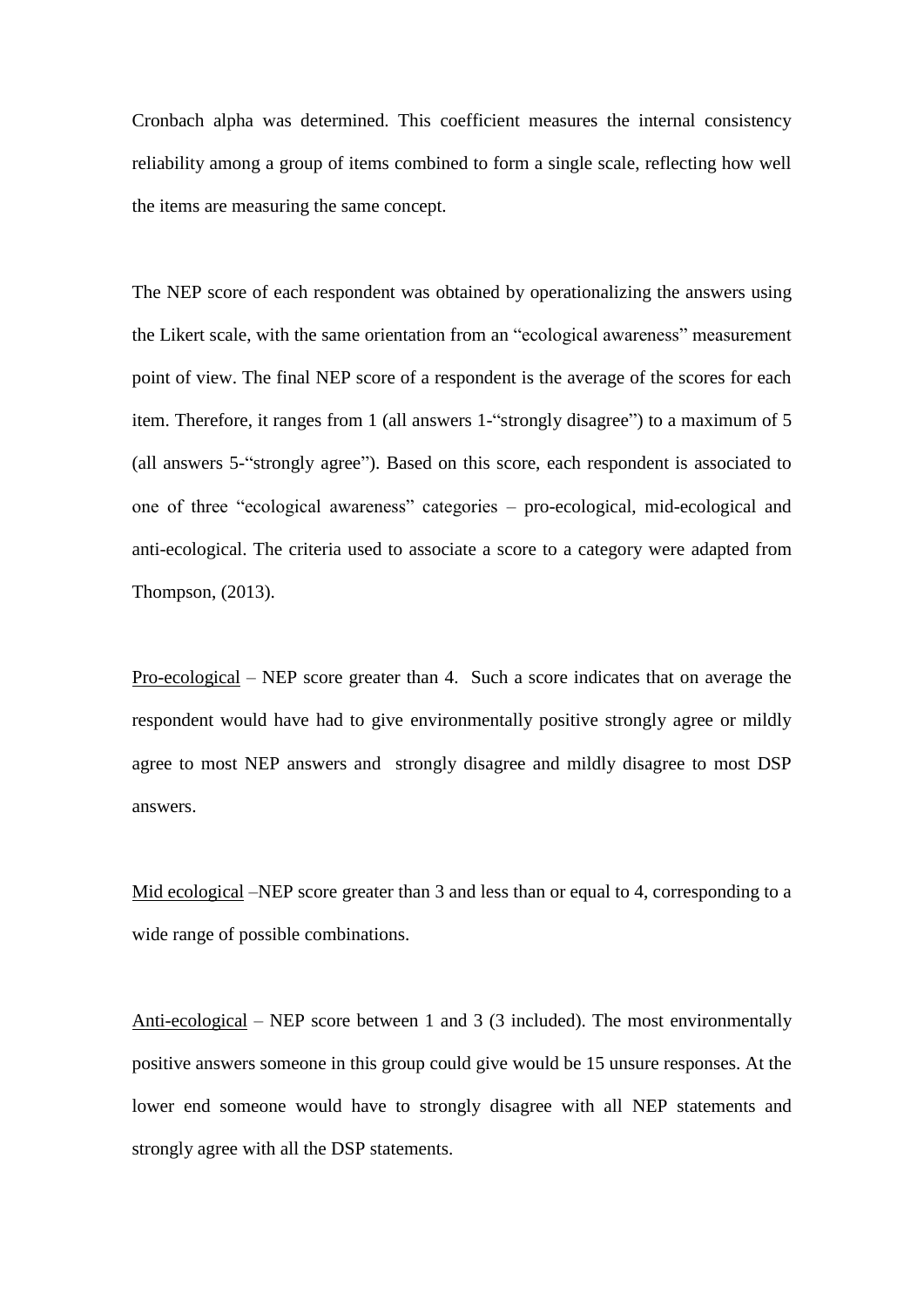# **Results**

We start the analysis of our data with a description of the results for each item. For a better evaluation, we divided the results into two tables that show separately the view of NEP and DSP. In table 2 the NEP is represented and in table 3 the DSP is represented. So the ecological paradigm (pro-ecological beliefs) is stronger when the answer was closer to the "strongly agree" (high score) on the table of the NEP (table 2) and closer to the "strongly disagree" (low score) on the table DSP (table 3). On the other side, a person has pro-DSP orientation with a low score on table 2 and high score on table 3. This means that this person believes in values such as individualism, but also faith in technology, resource abundance, unlimited growth, and endless progress.

|                                                                                   | % Distribution <sup>1</sup> |        |       |                   |          |       |                        |      |
|-----------------------------------------------------------------------------------|-----------------------------|--------|-------|-------------------|----------|-------|------------------------|------|
| NEP items                                                                         | $1-SD$                      | $2-MD$ | $3-U$ | $4-$<br><b>MA</b> | $5 - SA$ | $N^2$ | Mean St.D <sup>3</sup> |      |
| 1. We are approaching the limit of the number of<br>people the earth can support  | 9.1                         | 16.6   | 22.8  | 36.8              | 14.7     | 307   | 3.31                   | 1.18 |
| 3. When humans interfere with nature it often<br>produces disastrous consequences | 3.6                         | 5.8    | 6.5   | 36.6              | 47.6     | 309   | 4.19                   | 1.03 |
| 5. Humans are seriously abusing the environment                                   | 3                           | 4.6    | 8.2   | 32.2              | 52       | 304   | 4.26                   | 0.99 |
| 7. Plants and animals have as much right as                                       | 2                           |        | 4.2   | 15                | 77.8     | 306   | 4.66                   | 0.77 |

*Table.2 New Ecological Paradigm (NEP) items distribution*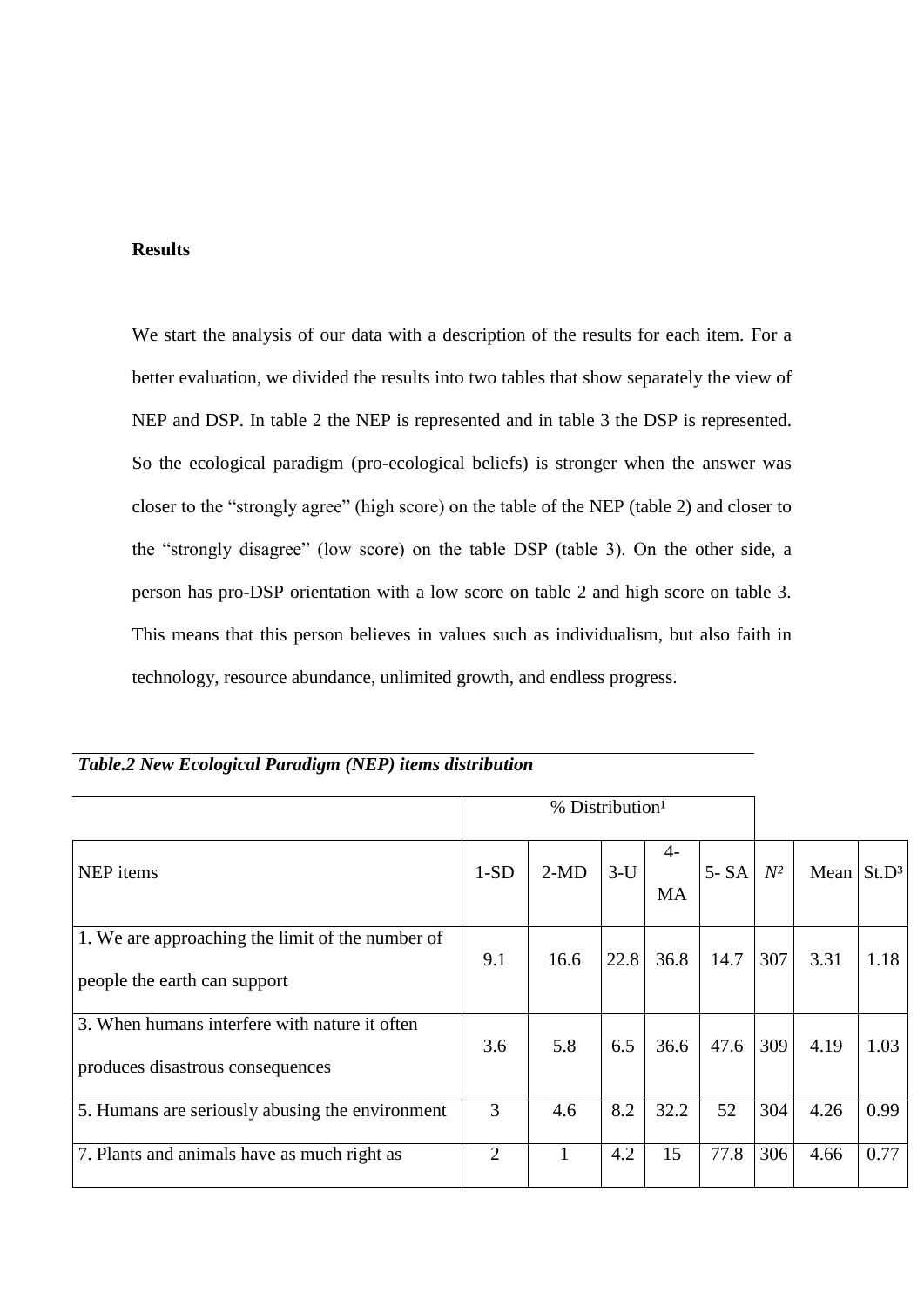| humans to exist                                     |     |      |      |      |      |     |      |      |
|-----------------------------------------------------|-----|------|------|------|------|-----|------|------|
| 9. Despite our special abilities, humans are still  | 1.3 | 3.6  | 16   | 30.4 | 48.7 | 306 | 4.22 | 0.93 |
| subject to the laws of nature                       |     |      |      |      |      |     |      |      |
| 11. The Earth is like a spaceship with very limited | 9.5 | 10.5 | 17.8 | 32.2 | 29.9 | 304 | 3.63 | 1.27 |
| room and resources                                  |     |      |      |      |      |     |      |      |
| 13. The balance of nature is very delicate and      | 3.6 | 10.6 | 11.2 | 36   | 38.6 | 303 | 3.95 | 1.11 |
| easily upset                                        |     |      |      |      |      |     |      |      |
| 15. If things continue on their present course, we  |     |      |      |      |      |     |      |      |
| will soon experience a major ecological             | 2.3 | 6.8  | 14.6 | 35.7 | 40.6 | 308 | 4.06 | 1.01 |
| catastrophe                                         |     |      |      |      |      |     |      |      |

*¹ SD (Strongly disagree); MD (Mildly disagree); U (Unsure); MA (Mildly agree); SA* 

*(Strongly agree).*

*² N = Number of participants who responded to each item.*

*³ St.D = standard deviation*

Overall most of the people that were submitted to the survey have high scores on the table of the NEP, especially on the item 7 "Plants and animals have as much right as humans to exist". As expected, there is a certain amount of concern about the environment demonstrating that most tourists share the ecocentric beliefs for most items (namely items 3, 5, 7, 9 and 15), clearly perceiving that animals and plants have the same rights as humans, that humans are seriously abusing the environment and that humans are ruled by the same laws of nature. These findings are consistent with Lundmark, 2007 (p. 337), because the "laws of nature are a scientific fact  $(...)$  As such, it is compatible with any position regarding the proper relationship between human beings and nature". This author also states that from the viewpoint of environmental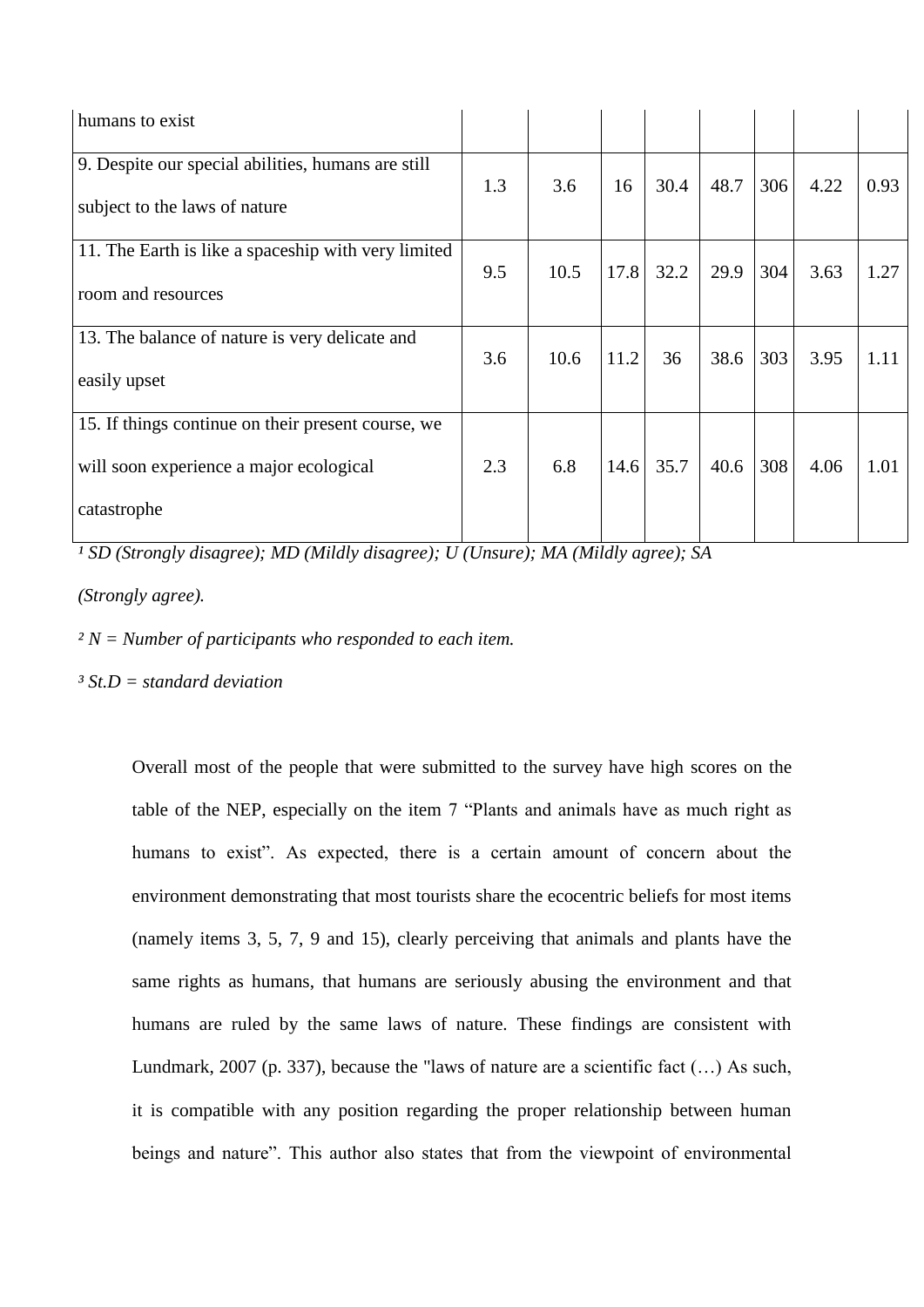ethics, the best item to discriminate between ecocentrism and anthropocentrism deals with the  $7<sup>th</sup>$  item. This is, in fact, the most ecocentric item for the tourists interviewed, with 77.8% of answers Strongly Agreed and 15% Agreed.

|                                                                                                    |           |           | % Distribution <sup>1</sup> |             |           |       |      |                 |
|----------------------------------------------------------------------------------------------------|-----------|-----------|-----------------------------|-------------|-----------|-------|------|-----------------|
| DSP items                                                                                          | <b>SD</b> | <b>MD</b> | U                           | <b>MA</b>   | <b>SA</b> | $N^2$ | Mean | SD <sup>3</sup> |
| 2. Humans have the right to modify the natural<br>environment to suit their needs                  | 34.9      | 35.5      | 9.8                         | 14.7        | 5.2       | 307   | 2.20 | 1.21            |
| 4. Human ingenuity will insure that we do not make the<br>Earth unlivable                          | 18.8      | 25.3      | 24.7                        | 27.6        | 3.6       | 304   | 2.72 | 1.16            |
| 6. The Earth has plenty of natural resources if we just<br>learn how to develop them               | 9.2       | 16        | 11.8                        | $27.5$ 35.6 |           | 306   | 3.64 | 1.34            |
| 8. The balance of nature is strong enough to cope with<br>the impacts of modern industrial nations | 31        | 34.3      | 14.7                        | 14.7        | 5.2       | 306   | 2.29 | 1.19            |
| 10. The so-called "ecological crisis" facing humankind<br>has been greatly exaggerated             | 22.6      | 29.8      | 23.3                        | 17.7        | 6.6       | 305   | 2.56 | 1.20            |
| 12. Humans were meant to rule over the rest of nature                                              | 58.8      | 21.6      | 7.8                         | 7.8         | 3.9       | 306   | 1.76 | 1.13            |
| 14. Humans will eventually learn enough about how<br>nature works to be able to control it         | 27.1      | 29.7      | 18.5                        | 18.8        | 5.9       | 303   | 2.47 | 1.23            |

# *Table.3 Domination Social Paradigm (DSP) items distribution*

<sup>1</sup> SD (Strongly disagree); MD (Mildly disagree); U (Unsure); MA (Mildly agree); SA

*(Strongly agree).*

*² N = sample size.*

*³ SD = standard deviation*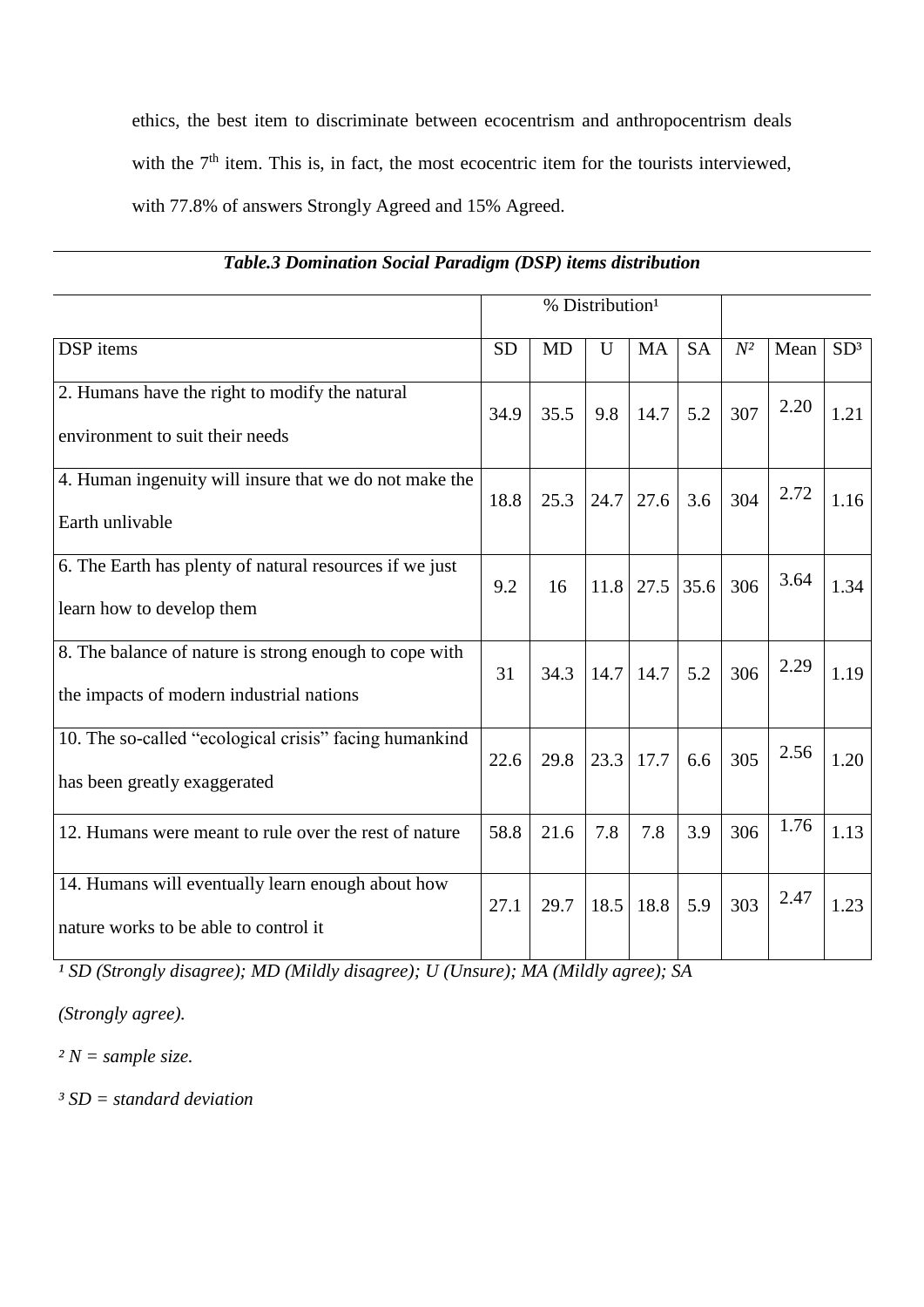The lowest score obtained for NEP (and highest for DSP) , occurs for the item 6 "The Earth has plenty of natural resources if we just learn how to develop them" which has high score (M= 3.64), compared to all the other items, which exhibit bellow medium score  $(< 3)$ . There may be a possible explanation in the positiveness of this question in contrast with the negativeness of the other DSP items. In fact this  $6<sup>th</sup>$  item does not seem to have a negative context as the others items of the DSP or people truly believe that the Earth has plenty of natural resources if we just learn how to use them sustainably. Regarding the  $6<sup>th</sup>$  item, there seems to be some anthropocentric beliefs, maybe showing some ingenuity towards the capacity of humans to overcome the problems dealing with overpopulation and the overuse of limited resources.

All the other items support a pro-ecological behavior and, at some extent, ecocentric beliefs of the tourists visiting the islands.

In the current study, the Cronbach alpha coefficient for the 15 items NEP scale was 0.748, suggesting that the NEP scale has a good internal consistency. According to Nunnaly, (1978), a Cronbach alpha coefficient greater than 0.70 is considered "acceptable" in most research situations. All items appear to be consistent: apart from the  $6<sup>th</sup>$  NEP item, all items correlated with the total scale ranging from 0.278 to 0.463. Removal of the  $6<sup>th</sup>$  item would increase alpha only by 0.01.

In Lück, (2010), the Cronbach's alpha coefficient of different studies with different populations was compared, all, with the exception of one study, showing coefficients large enough to support the consistency and, therefore, the use of the NEP. Yet, in the research studies considered in Lück, (2010), a 12-items NEP scale was used and thus one cannot directly compare the corresponding coefficients with the present results.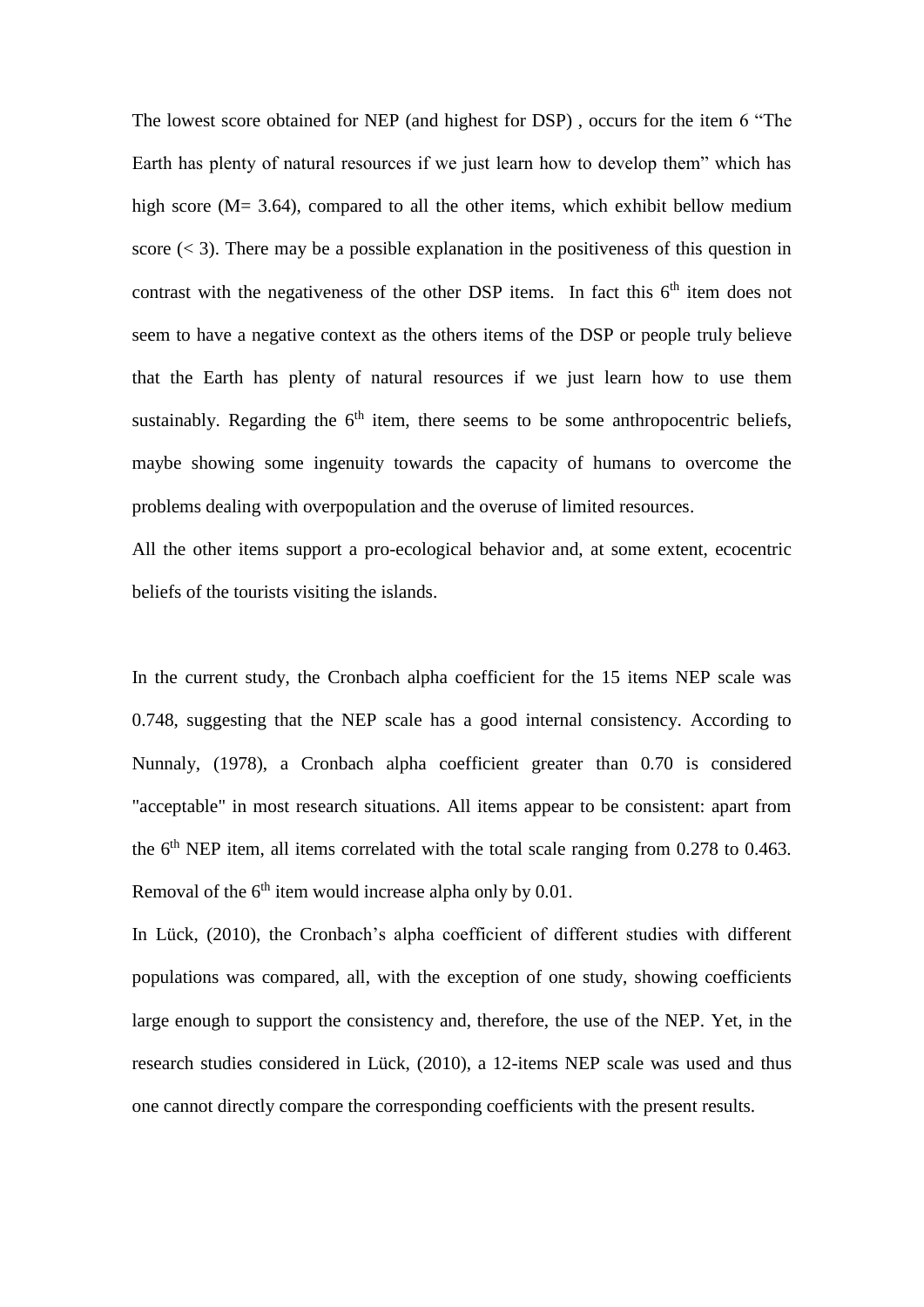In Erdogan, (2009), the 15-items NEP scale was applied to Turkish undergraduates students and in this case the alpha coefficient was rather low (0.53), indicating that the NEP scale has low consistency in the Turkish case. Curiously, in the Turkish case, the removal of the 6<sup>th</sup> item would also increase the Cronbach's alpha, which can also be a consequence of the arguments presented previously about the interpretation of this item. In other study where the NEP scale was used on Nigeria population the reliability test was conducted to measure the internal consistency of the full NEP scale, and a Cronbach's alpha value was of 0.61 (Ogunbode, 2013). The 15-items NEP scale was also applied to Pennsylvania freshman and senior class undergraduates (Rideout, 2014) and the corresponding alpha coefficient was of 0.80, justifying the use of this NEP scale.

NEP scores of the participants of this study varied between 2.27 and 4.93, with an average score of 3.80. In table 4 some descriptive statistics on the distribution of the NEP scores of the respondents are presented.

|            | N   | Min. | Max. | Mean | St. Dev.   Quartil |      | Quartil | Quartil |
|------------|-----|------|------|------|--------------------|------|---------|---------|
|            |     |      |      |      |                    |      |         |         |
| <b>NEP</b> | 273 | 2.27 | 4.93 | 3.80 | 0.52               | 3.40 | 3.80    | 4.20    |
| Score      |     |      |      |      |                    |      |         |         |

*Table.4 Descriptive statistics for the NEP Score variable*

At least 75% of the participants had NEP score greater than or equal to 3.40 and so, in some sense, a "positive" classification.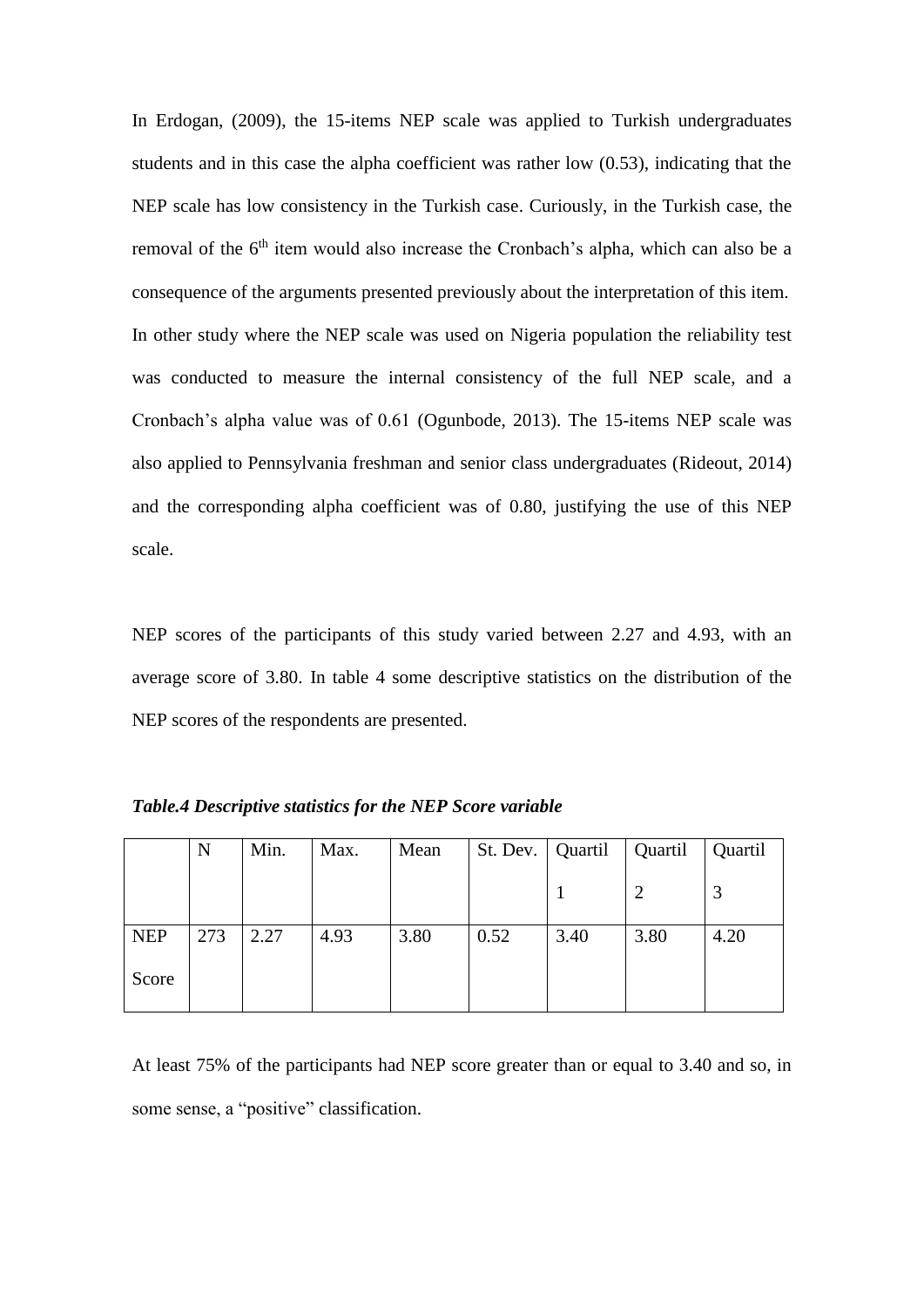Considering the criteria described previously, an ecological classification category was attributed to each respondent and the distribution of the participants for each category is presented in table 5.

*Table.5 Scores into the categories of pro-ecological, mid-ecological and anti-ecological (categories adapted from Thompson, (2013).*

|             | Anti-ecological     | Mid-ecological | $Pro-$              |
|-------------|---------------------|----------------|---------------------|
|             | <b>NEP</b> Score in | NEP Score in   | ecological          |
|             | [1,3]               | 13,41          | <b>NEP</b> Score in |
|             |                     |                | [4,5]               |
| % of        | 9.2%                | 52.7%          | 38.1%               |
| respondents |                     |                |                     |

Most of the tourists who participated in this study are mid-ecological (52.7%) and less than 10% have a "negative" NEP score classification. However, only 38.1% of the visitors exhibit true pro-ecological attitudes, as 61.9 % of the people fail to show these ecocentric beliefs, which is specially worrying when we are considering a sample of tourists who were about to visit a biosphere reserve where there are limitations to the numbers of visitors and these may not be conveniently controlled. Inadequate behavior of these visitors can, indeed, increase the negative impacts of visitation.

We expected that nowadays people try to be more eco-friendly when they travel and have greater concern regarding natural areas. The results show that most of the tourists surveyed have mid-ecological views and 9% of the respondents showed anti-ecological views which is consistent with other studies that reported that most eco-tourists have a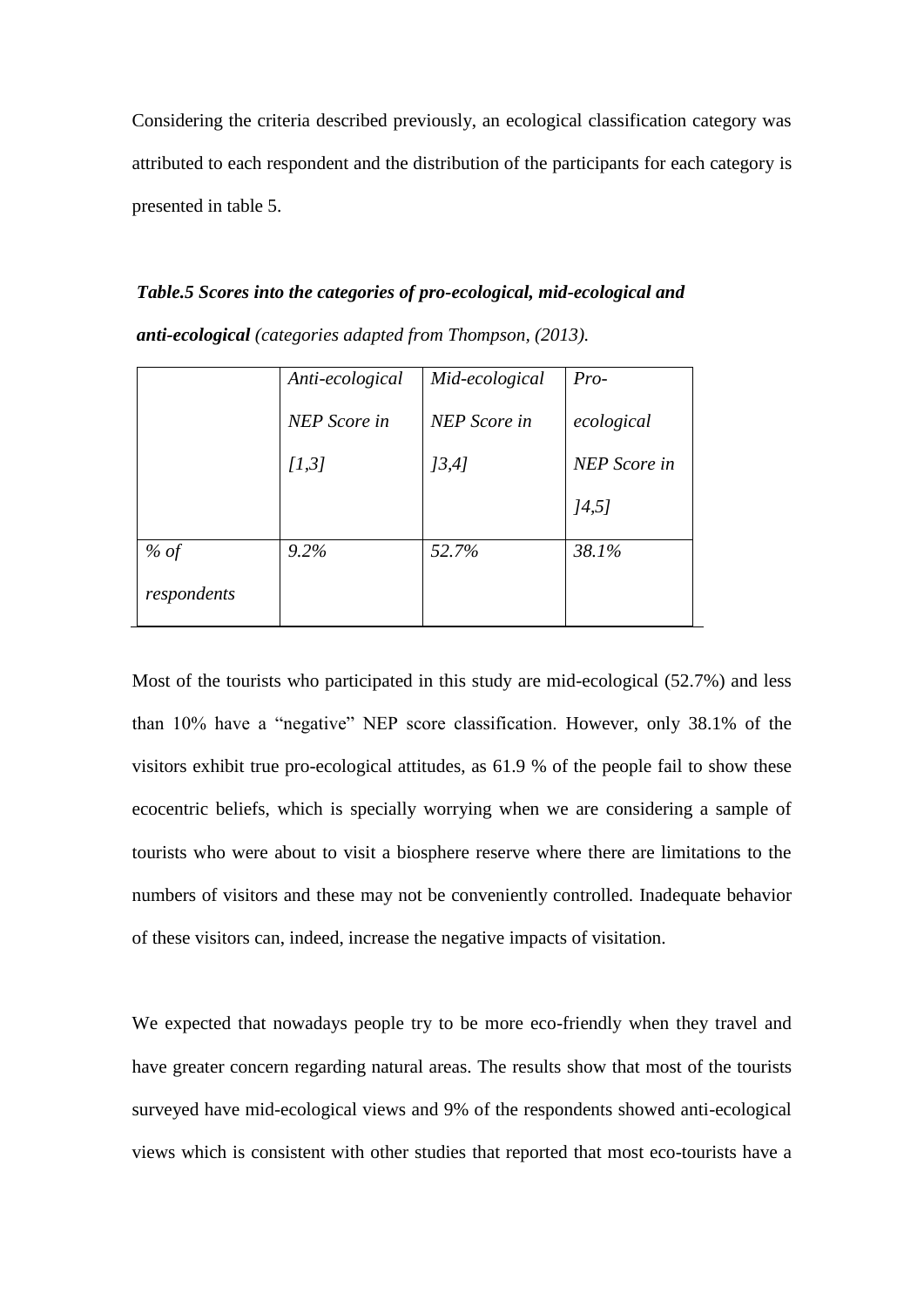high level of environmental awareness (Thompson, 2013; Lee & Moscardo, 2005), but not all of them actually participate in environmental management practices (Lee & Moscardo, 2005; Filby, et al. 2015).

Therefore, these results show that most visitors have some concern towards the environment, but if their ecocentric beliefs are in fact mid-ecological and not truly proecological, their attitudes when visiting Berlengas' islands may be such that they may have a negative impact on the islands ecosystem or natural resources. Additionally, as stated, the carrying capacity of the natural reserve is exceeded during the month of July and August, when the interviews occurred. This also causes additional stress to the environment and to natural resources.

Since the island of Berlenga is a natural reserve there should be a higher level of concern, increasing the environmental awareness of visitors through education and information programs.

Stakeholders should also comply with the established carrying capacity, in order to prevent further damage to the natural reserve.

### **Bibliography**

- Amado, A., Gafeira, C., Teixeira, A., Preto A. (2007). *Plano de ordenamento da Reserva Natural das Berlengas - Relatório para discussão pública*, Instituto de Conservação da Natureza e da Biodiversidade. Portugal.
- Araújo, S.M. (2012). *Tracking sources of fecal pollution in Berlenga Island*, master's thesis, University of Aveiro. Portugal.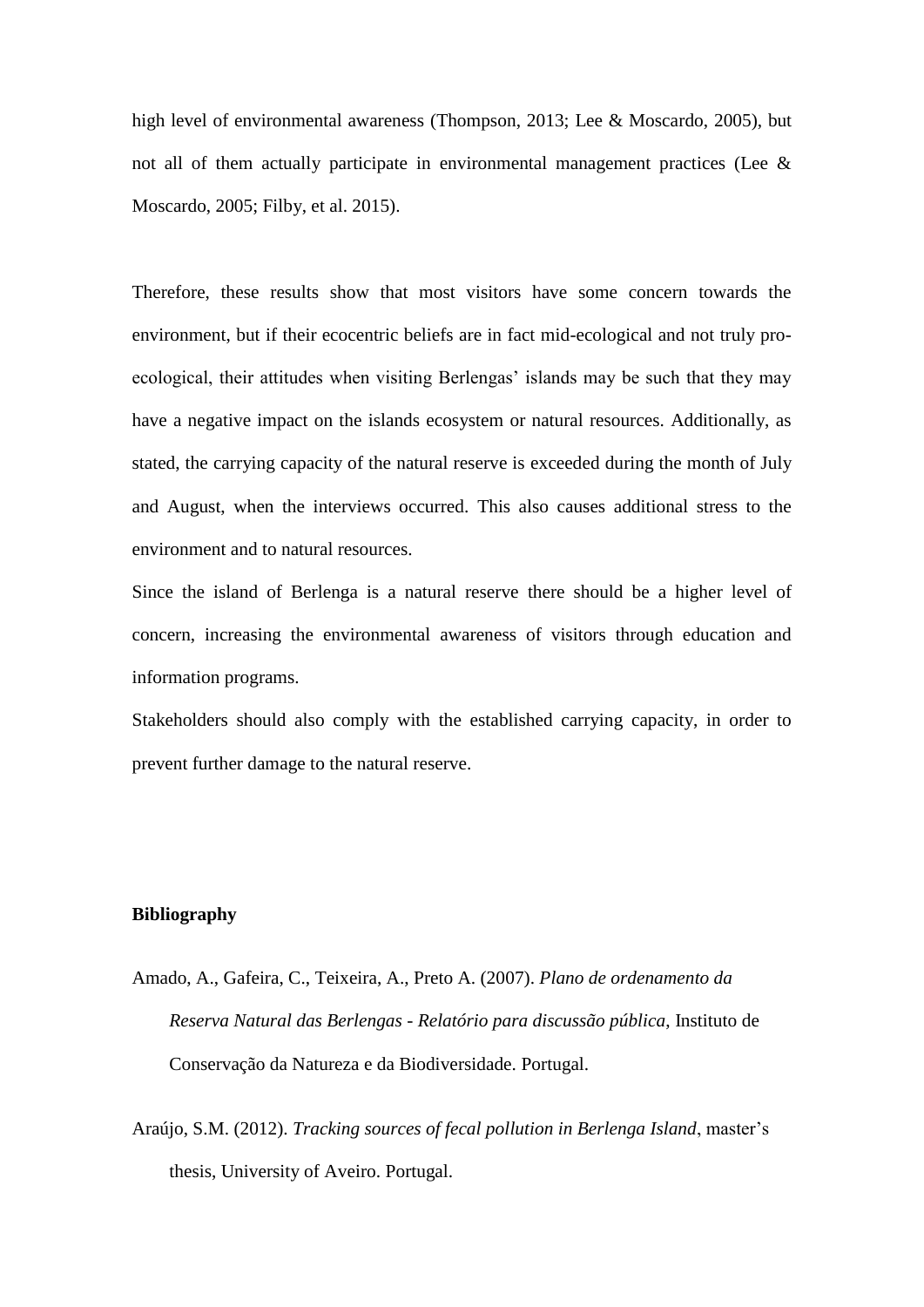- Beck, U., Grande, E. (2010). Varieties of second modernity: the cosmopolitan turn in social and political theory and research. *British J. Sociology*, 61, 409-443.
- Catton, W.R., Dunlap, R.E. (1978). Environmental sociology: a new paradigm. *Am. Sociology*, 13, 41–49.
- Dunlap, R. E. (2008). The New Environmental Paradigm Scale: From Marginality to Worldwide Use. *The Journal of Environmental Education*, *40*(1), 3–18.
- Dunlap, R E. & Liere, K.D. Van, (1978). The new environmental paradigm: a proposed measuring instrument and preliminary results*. The Journal of Environmental Education,* 9, 10-19.
- Dunlap, R. E., Liere, K. D. Van, Mertig, A. G., & Jones, R. E. (2000). Measuring Endorsement of the New Ecological Paradigm: A Revised NEP Scale, Jo*urnal of Social Issues,* 56 (3), 425–442.
- Erdogan, N. (2009). Testing the new ecological paradigm scale : Turkish, *African Journal of Agricultural Research*, 4 (10), 1023–1031.
- Filby, N.E., Stockin, K.A., Scarpaci, C. (2015). Social science as a vehicle to improve dolphin-swim tour operation compliance? *Marine Policy*, 51, 40-47.
- Kostova, Z., Vladimirova, E., Radoynovska, B. (2011). The environmental concern of nine-grade students from a secondary professional school, *Bulgarian Journal of Science and Education Policy*, 5 (1), 178–218.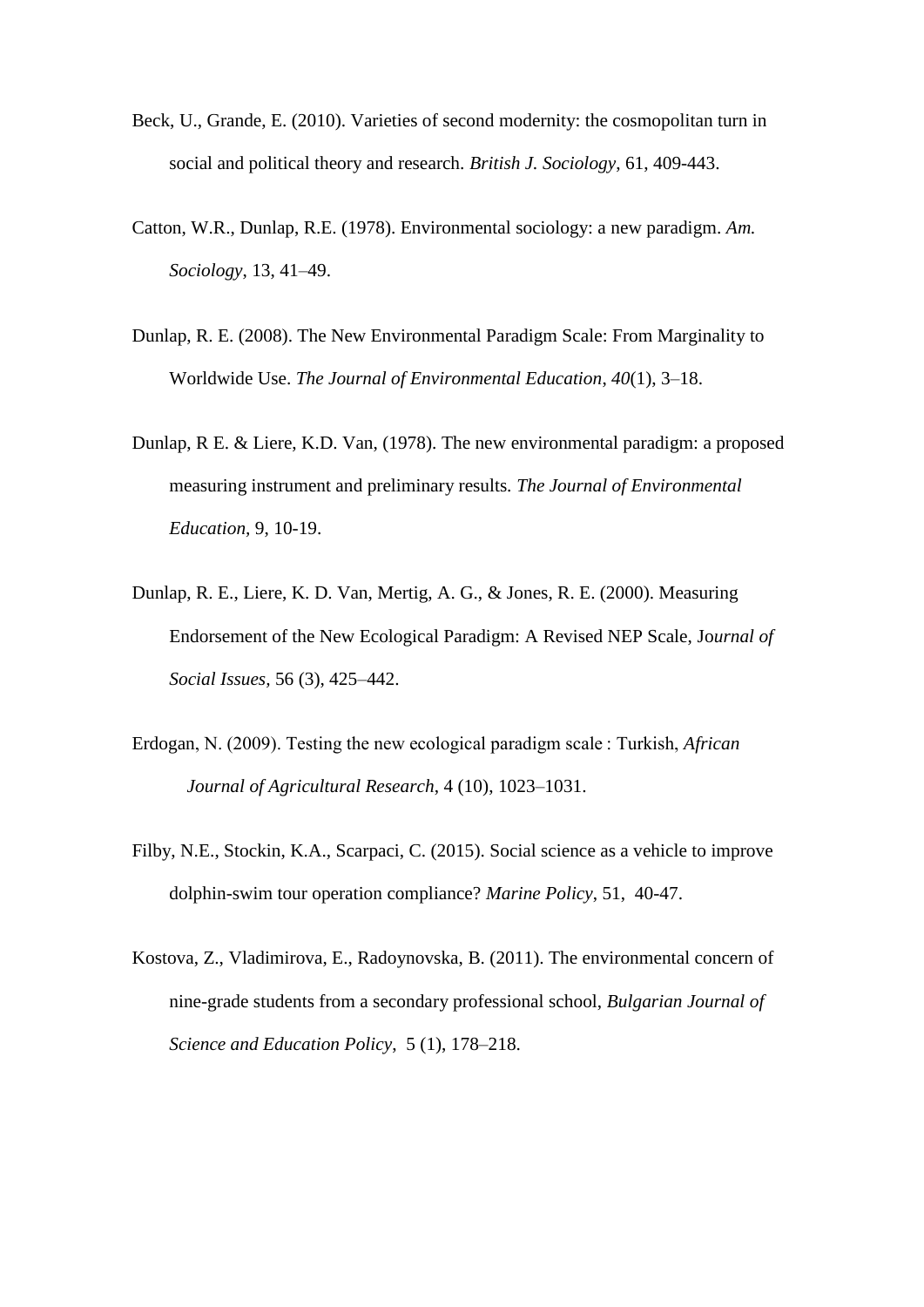- Lee, W.H., Moscardo, G. (2005). Understanding the Impact of Ecotourism Resort Experiences on Tourists' Environmental Attitudes and Behavioural Intentions. *Journal of sustainable tourism*, 13 (6). 546-565.
- Lundmark, C. (2007). The new ecological paradigm revisited: anchoring the NEP scale in environmental ethics. *Environmental Education Research*, 13 (3), 329–347.
- Lück, M. (2010). The "New Environmental Paradigm": Is the scale of Dunlap and Van Liere applicable in a tourism context? *Tourism Geographies*, 5 (2), 228–240.
- Luzar, E.J., Diagne, C.G., Henning, B.R. (1995). Evaluating Nature-based Tourism Using the New Environmental Paradigm, *Journal Agr. and Applied Economy*, 27 (2), 544-555
- Noblet, C.L., Anderson, M., Teisl, M.F. (2013), An empirical test of anchoring the NEP scale in environmental ethics, *Environmental Education Research*, 19 (4), 540-551.

Nunnally, J. C. (1978). *Psychometric theory* (2 Edition), McGraw-Hill. New York.

- Ogunbode, C. A. (2013). The NEP scale: measuring ecological attitudes/worldviews in an African context. *Environment, Development and Sustainability*, 15 (6), 1477– 1494.
- Queiroga, H., Leão, F., Coutinho, M. (2008). *Application of the Berlengas Natural Reserve as a World Biosphere Reserve, Man and Biosphere programme, UNESCO*. Câmara Municipal de Peniche. Portugal.
- Romão, J.M., 2009, Património geológico no litoral de Peniche: geomonumentos a valorizar e divulgar, *Geonovas*, 22, 21-33.